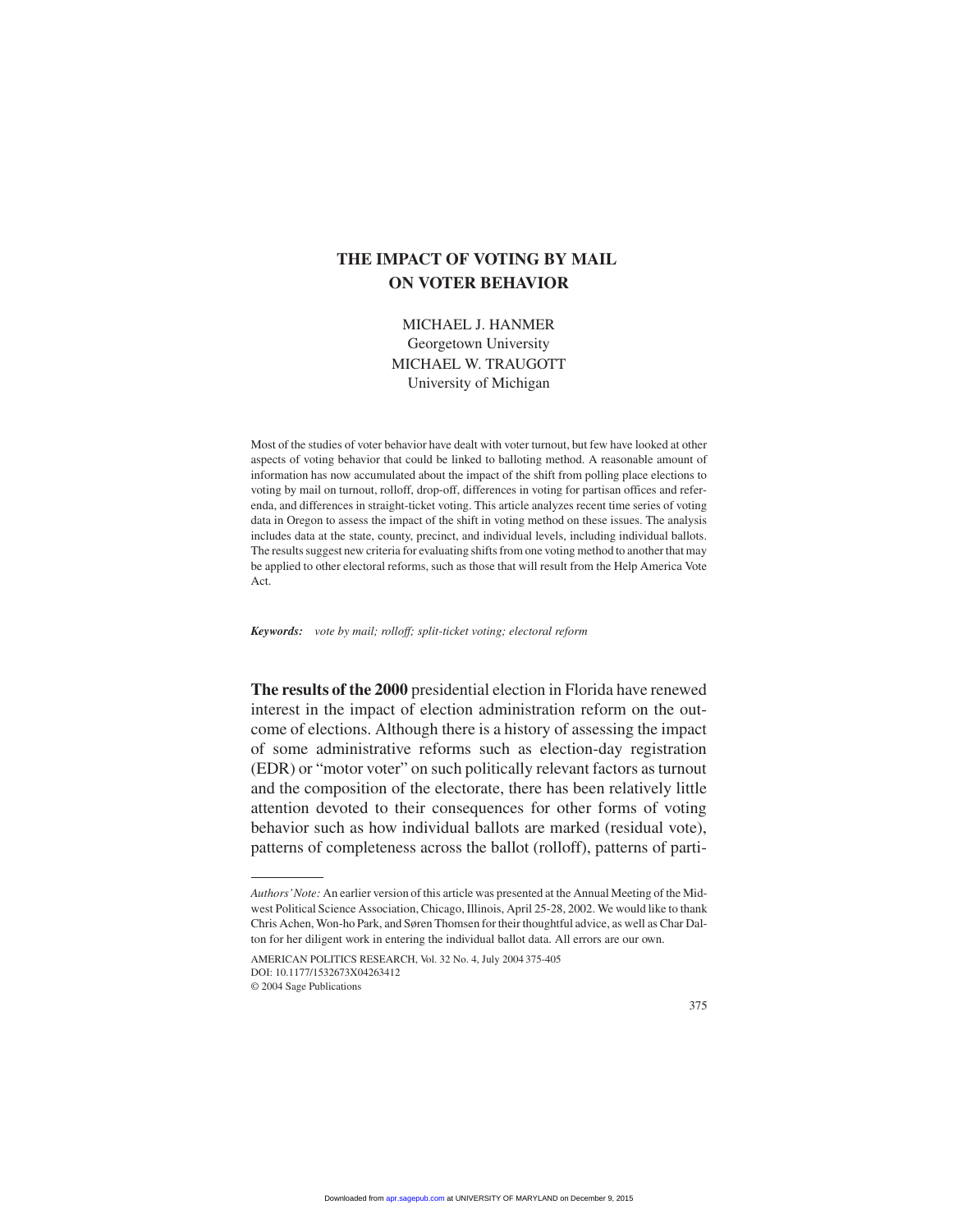san participation across the ballot (straight- and split-ticket voting), and movement of voters across elections (drop-off).

We are entering a period of significant electoral reform including changes in laws, procedures, and technology. The Help America Vote Act of 2002 (HAVA) will insure wholesale change in voting devices by the 2006 election. The avowed purpose of previous reforms, such as EDR and motor voter, was to increase turnout and make the electorate more representative of the population. But we do not know very much about whether and how electoral reform might affect other aspects of voting behavior, which will become more important with the fiasco of the 2000 presidential election and the implementation of HAVA.

The research reported here presents an attempt to rectify that situation through the use of different data sources as well as new analysis techniques to assess the impact of a particular reform, the switch to voting by mail (VBM) in Oregon. Although Oregon experimented with VBM beginning in 1981, statewide implementation for all elections went into effect for 2000. We analyze data from 1992, before the implementation of VBM, through 2000, the first presidential election held entirely with VBM. In a pre-post interrupted time series analysis we look for differences in turnout, rolloff, drop-off, and straight- and split-ticket voting, as well as the residual vote. This analysis is accomplished by looking at individual ballots and aggregated returns at the precinct, county, and state levels, using ecological analysis techniques where appropriate.

We look at voters' responses to the implementation of a new voting system in Oregon and its impact on patterns of voting behavior. Because all registered voters receive a ballot in the mail, a voter pamphlet to review while voting, and have a longer period of time to consider their voting decisions under VBM in Oregon—up to 20 days the new system might produce more split-ticket voting than polling place elections. It might reduce rolloff across the ballot as well. The purpose of this analysis is not to assess whether changes are long term or short term or to infer whether citizens in other states would respond like those in Oregon to a change in ballot method. Rather, we investigate whether change like that in Oregon has an effect on other forms of voter behavior than turnout. We are also interested in whether a generalizable methodology can be used to assess equivalent behav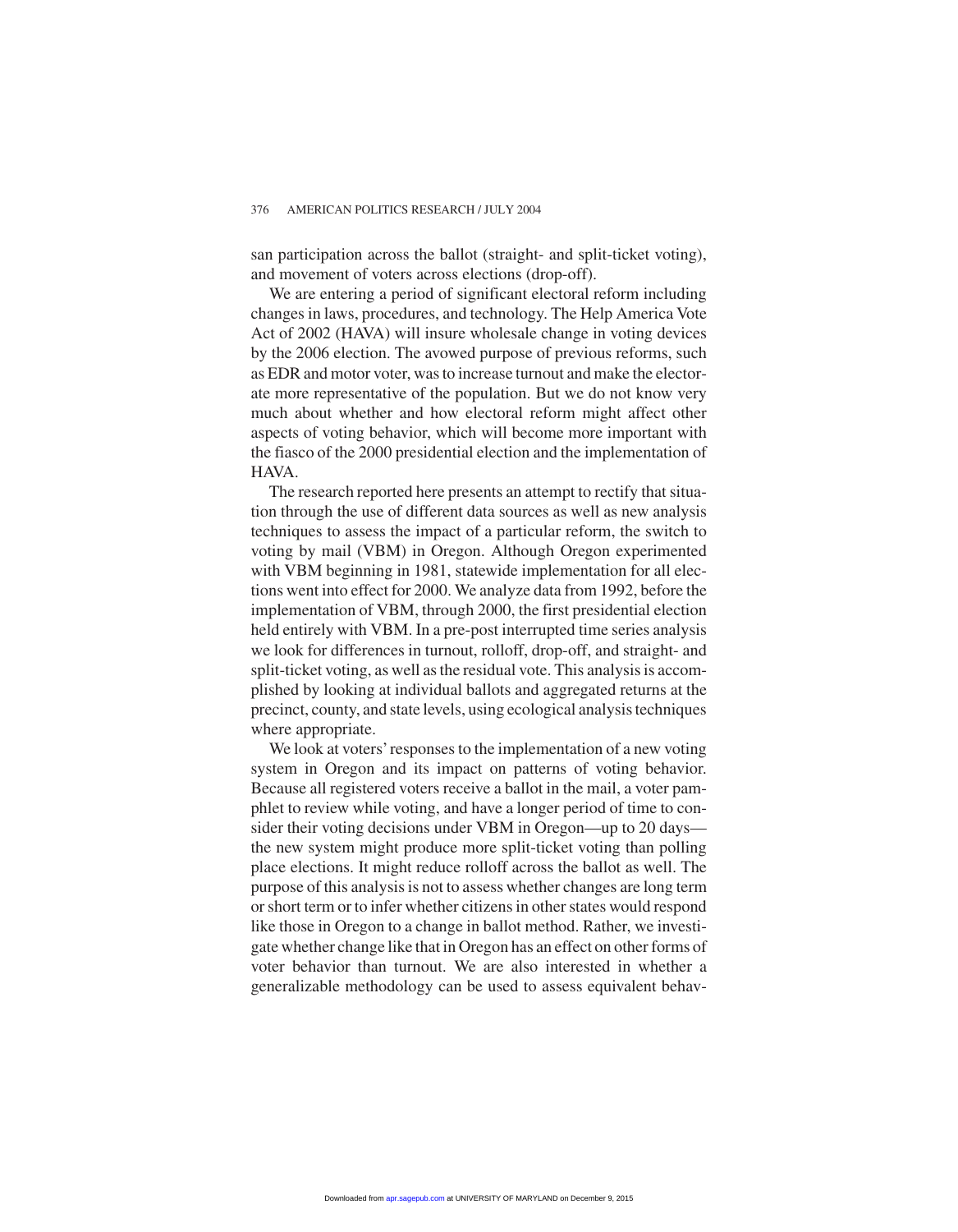ioral changes for a range of administrative and technological procedures in any jurisdiction, such as those that might be produced by the implementation of the HAVA reforms.

### **BACKGROUND**

Political scientists have long had an interest in the impact of the various conditions under which elections are held on important characteristics of the electorate. Most of this attention has focused on two consequences: how many citizens vote and how the characteristics of the participants differ either from those who are eligible but do not vote or from the entire population eligible to participate. This emphasis received considerable impetus from Downs (1957), who theorized about how the costs of voting affect who participates. These costs included those associated with becoming informed about the candidates and issues at stake, as well as the effort required to register and cast a ballot.

In the American political system, getting to cast a ballot involves two distinct steps—getting registered and then getting to the polls (Kelley, Ayres, & Bowen, 1967). Contemporary reformers have focused a considerable amount of effort on reducing the registration barrier, culminating in the passage of the National Voter Registration Act (NVRA) of 1993, usually referred to as the motor voter bill. Other procedural changes have included registration on election day to facilitate participation by those who may make up their minds late in the campaign (see Traugott, in press, for a review of the literature).

For the act of voting itself, a number of procedures have been implemented to give voters a longer period of time to cast their votes as well as greater convenience in receiving a ballot.<sup>1</sup> VBM is a procedure whereby the entire election is held with ballots mailed to every registrant's home almost 3 weeks before they are tabulated. Most of the research on VBM has focused on its immediate impact. Questions have been raised about whether the impact of some reforms such as VBM are initially larger than they eventually turn out to be (Magleby, 1987), and an extended analysis is necessary to sort out whether and to what extent that might be true in Oregon. It is also important to distinguish between effects observed the first time a reform is implemented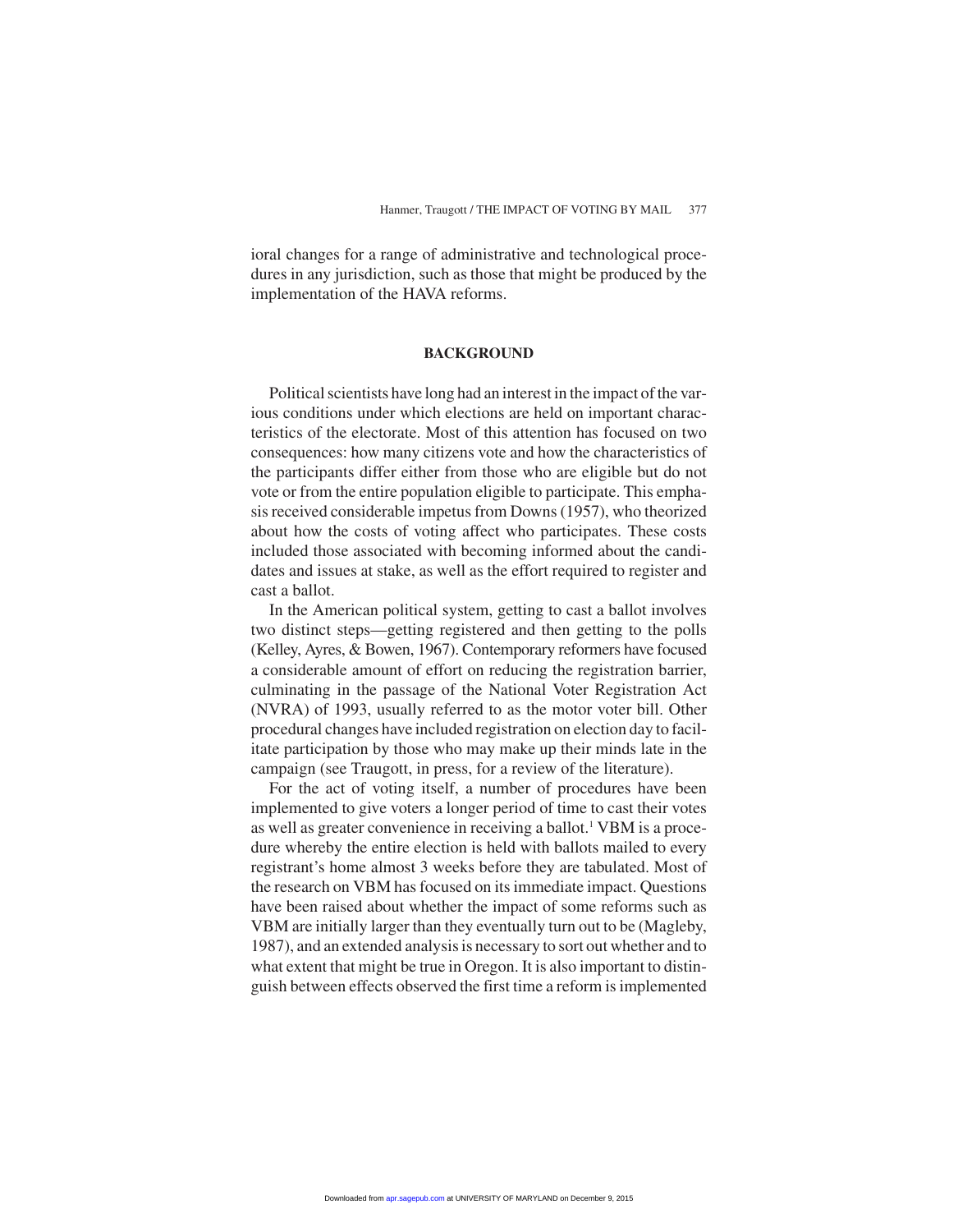and the learning that takes place in the electorate through successive experiences with it.

Research on the effects of electoral reforms in other jurisdictions has been facilitated by the availability of appropriate data at both the aggregate and the individual level. Many analyses used county- and state-level ecological aggregations of registration and turnout data to assess their impacts. Others used individual survey responses in conjunction with contextual information about how registration and election procedures were administered where the respondents lived. And a very few others have used individual ballot images to investigate whether within-ballot voting behavior has changed. One interesting aspect of this research has been how relatively modest the impacts of reforms have been in terms of their ability to produce changes in turnout and the composition of the electorate. The explanation for this seems to be that rather than mobilizing new voters, the reforms produce most of their effect on people who generally vote but might have a problem participating in any particular election (Berinsky, Burns, & Traugott, 2001).

Some studies of ballot type have involved extensive historical research. Rusk (1970) looked at the introduction of the Australian (secret) ballot across the period from 1876 to 1908 in 23 states and concluded that this produced increases in split-ticket voting, especially as the previous party balloting system was not secret. Furthermore, the level of split-ticket voting was related to the actual form of the ballot (party column vs. office block). Overall, he concluded, "Institutional properties of the electoral system, considered either as an entity or as a network of component parts, have played and continue to play a crucial role in influencing and shaping voting behavior" (p. 1237). Walker (1966) replicated this finding for office block ballots, using aggregate as well as survey data.

Research on rolloff has been directed primarily to referenda voting and nonpartisan judicial contests and the lower turnout commonly observed there compared to partisan races. Judicial retention elections are nonpartisan and usually appear at the "bottom" of the ballot. Therefore, they are subject to low turnout and considerable rolloff compared to races that head the ticket. There is even significant rolloff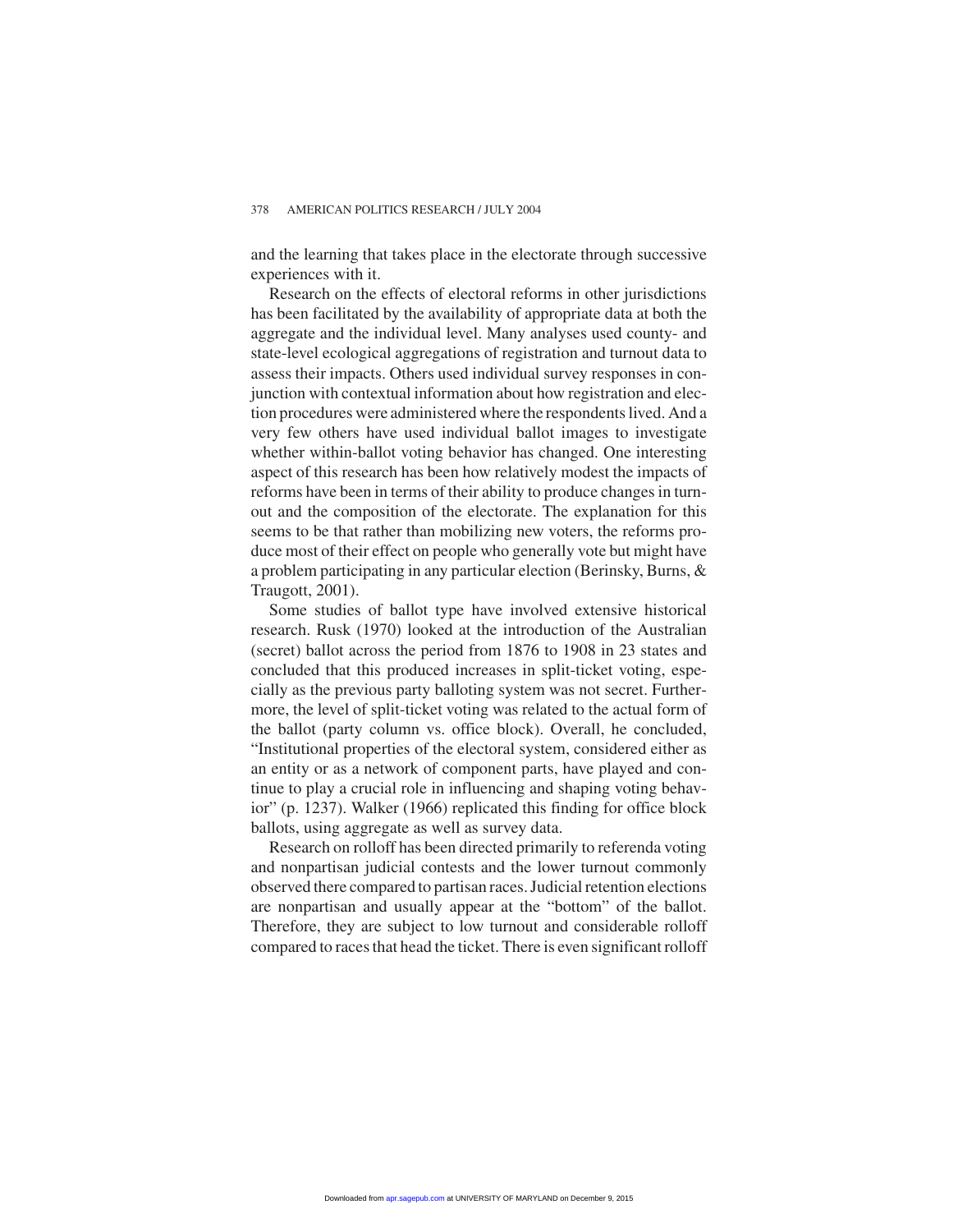observed within the group of similar elections on any particular ballot. An analysis of a 30-year time series of judicial election data (Aspin, Hall, & Bax, 2000; Hall & Aspin, 1987) suggested that rolloff has declined over time, and a previously observed general decline in the affirmative vote for retention of judges has bottomed out. These patterns differ across states and judicial districts without any explanation, however, suggesting that other factors in the election system could be at work.

The research on the causes of rolloff has focused on three different explanations: ballot confusion, the salience or visibility of the races at stake, and voter fatigue across a large number of contests on the ballot. Bullock and Dunn (1996) tested for the relative effect of these factors in Atlanta municipal elections in 1993 and found that although rolloff could occur anywhere on the ballot, there was no evidence for confusion. However, they did find some support for saliency and fatigue as explanations. Rolloff has also been linked to ballot form (Walker, 1966) as well as to the type of voting device (Nichols & Strizek, 1995). For example, White (1960) found that rolloff was greater for voting machines than paper ballots in a 1958 Michigan referendum, and Mather (1964) found the same in Iowa. These studies moved beyond the analysis of ecological aggregate returns to individual ballot images for which patterns of participation across the ballot were observed (Mueller, 1969).

As a result of the 2000 presidential election in Florida, a number of panels and commissions were formed with the support of a wide variety of foundations for the purpose of reviewing voting procedures in the United States. Now HAVA is paving the way for a set of reforms proposed to alter the ways citizens cast their ballots, given that they choose to. These include a review of devices used to record and tabulate ballots, as well as new ballot forms that these devices will accommodate or require. These kinds of reform are much less well studied, because the appropriate data resources have generally not been available. Our analysis suggests appropriate data sources and statistical approaches that would facilitate studies of HAVA's impact on behaviors such as straight- and split-ticket voting, rolloff, and drop-off.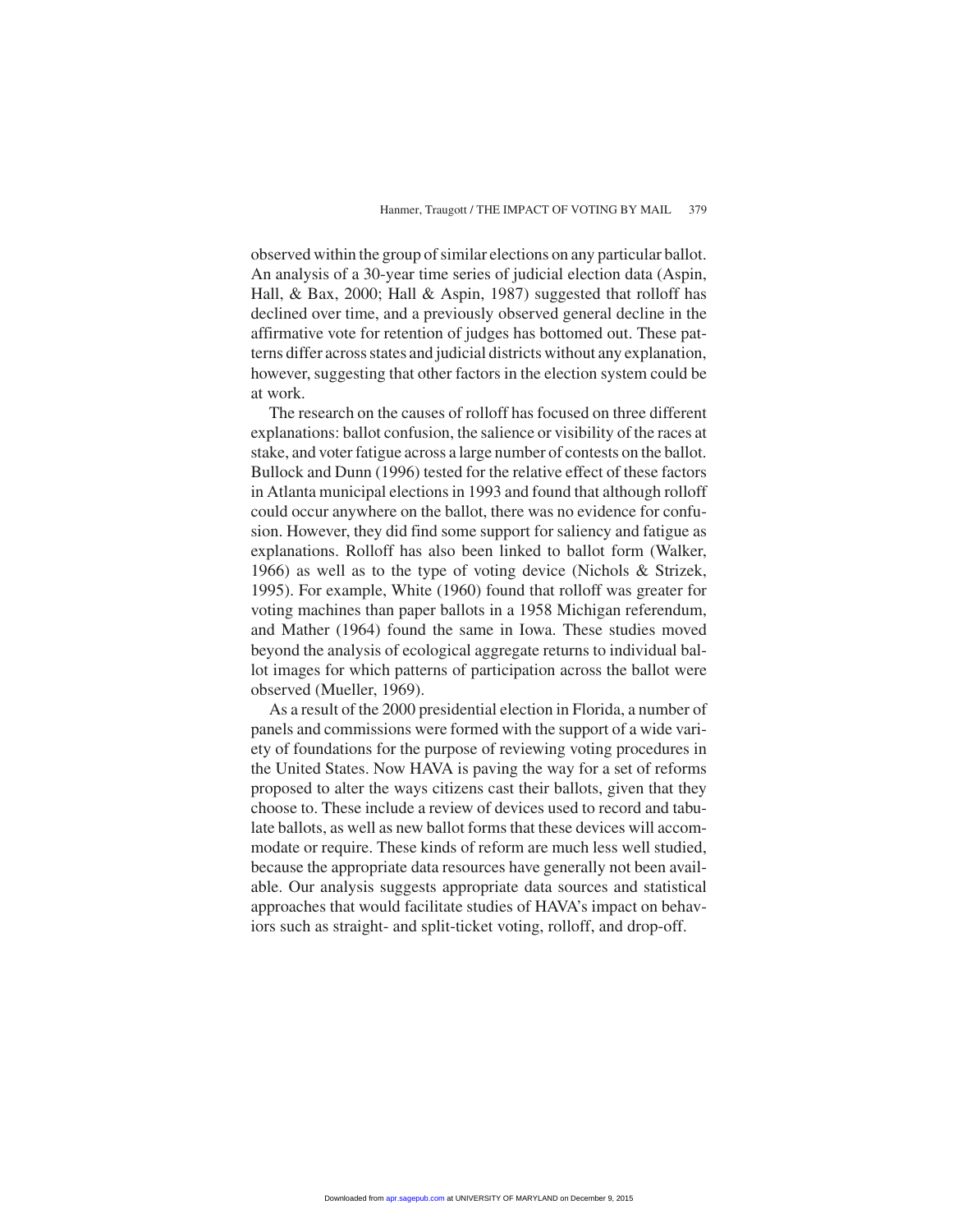### **DATA AND METHODS**

Recent research on VBM has resulted in the most extensive and diverse data collection yet for the analysis of the impact of this kind of reform on voting behavior and patterns. Previous work utilized survey results combined with individual vote histories (Berinsky et al., 2001), as well as the assembly of county- and state-level aggregated election returns (Karp & Banducci, 2000; Southwell & Burchett, 2000a, 2000b). To assess the impact of voting by mail on rolloff and straight- and split-ticket voting, however, it would be desirable to have information on the behavior of individual voters when they completed their ballots, preferably across elections. With such data available, it would be possible to look at such things as the patterns or rates of straight- and split-ticket voting for partisan offices in the 2000 election, the first presidential election to be held entirely by mail in Oregon, compared to 1996 and 1992. Such an analysis could also investigate the rolloff across the ballot from the partisan races to the referenda, drop-off, and whether these have changed over time as well.

A recent study conducted by researchers at the California Institute of Technology (Caltech) and the Massachusetts Institute of Technology (MIT) (2001) introduced the concept of the "residual vote" (a measure of votes not recorded) as a way to judge the performance of voting equipment. Our interest is in voting methods rather than in equipment comparisons; nevertheless, an examination of the residual vote provides insight into the relative efficacy of VBM in recording votes that citizens intended to cast compared to previous voting systems used in Oregon, as well as to voting and tabulation systems used elsewhere. Based upon available data resources, we focus our attention on the residual vote for Oregon's largest county, Multnomah, in the 2000 presidential election and provide a revised calculation of the residual vote that better fits the conditions found in VBM elections. Given a rich set of data at multiple levels of aggregation, we then turn to ecological inference to compare these patterns over time.

We were provided with a set of "A" (candidate) and "B" (state measures) ballots<sup>2</sup> that were randomly drawn from 104 of the 142 precincts in Multnomah County. For each office and measure we were able to determine which ones appeared on an individual's ballot, as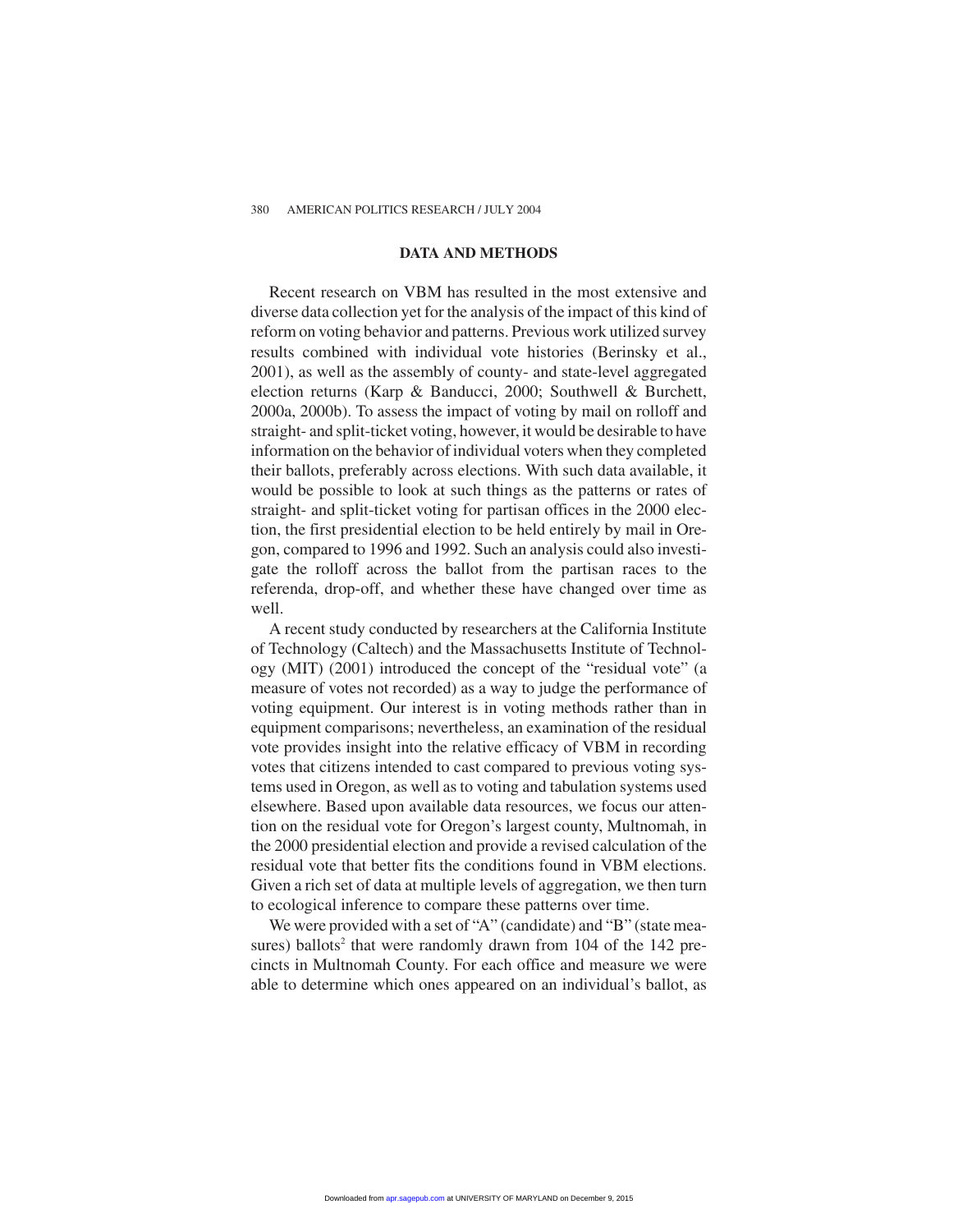there were variations in local offices and referenda at stake in different jurisdictions even within this single county. Based upon this identification, we could also analyze (a) how the individual voted (i.e., for which candidate/in favor or against a measure); (b) whether a vote was not counted for a relevant item; and (c) if a vote was not counted, whether an undervote or overvote was registered.<sup>3</sup> Data from the individual ballots were used for a variety of purposes. First, we analyzed undervotes and overvotes across the ballot in part to discover whether there was any association between one's choice for president and undervotes for items down the ballot, that is, was there a "partisan" pattern to either form of residual voting. Then we used the ballot data to calibrate an ecological analysis based upon precinct-level data for the county and then for the entire state. Finally, based upon these results, that approach was used to evaluate a county-level set of ecological analyses of state patterns over time. The details of the ecological analyses, using Thomsen's (1987) estimator (implemented via his ECOL software) are presented in the appendix.

We begin our analysis with the 2000 election. When equivalent data are available, similar approaches are taken to analyze 1996, an election in which there were significant numbers of ballots cast by mail because of citizens' ability to register as "permanent absentee ballot" voters, and the 1992 election that was conducted at polling places. Thus, we compare how the shifts in administrative procedures across the three-election sequence affect the voters' patterns of ballot behavior. We expect to find that VBM procedures produced a decrease in straight-ticket voting and a decrease in rolloff across the ballot<sup>4</sup> because voters had more time to consider their ballots at their leisure at home. Because the last election in the sequence was administered through VBM and turnout increased slightly under that procedure, the proportion of abstainers should be lower in that election than in either of the preceding two.

Setting the baseline in the 2000 presidential election provides an opportunity to compare the results observed there with the 1996 presidential election, held under a provision by which registrants could declare themselves permanent absentee ballot voters and have a ballot mailed to their home. In fact, 48% of the ballots cast in the 1996 election were absentee ballots. In relation to 2000, then, there should be more straight-ticket voting and more rolloff across the ballot. And the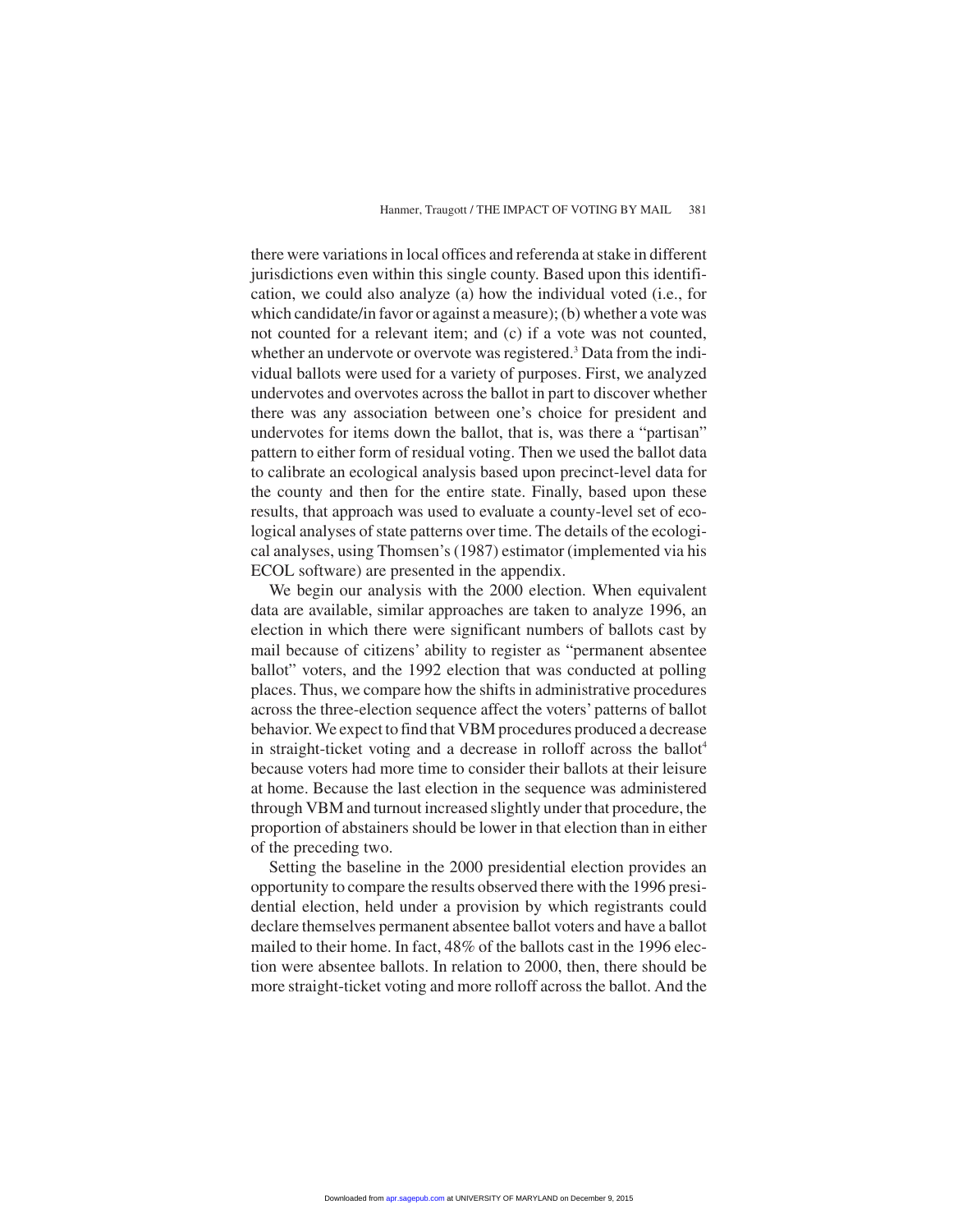1992 election was held virtually in its entirety at polling places (only 13% of the votes were cast as absentee ballots), so turnout should be lower than in either of the next two elections, all other things equal, and rolloff and straight-ticket voting should be even higher as well.

Of course, no two election campaigns are exactly equal, and differences observed in the comparison of two successive elections may, of course, be due to other factors than the initiation of VBM in Oregon. The pairings of different candidates, the vitality and competitiveness of their campaigns, and media coverage of the campaigns might also have had an effect. For example, the contest between Clinton, Bush, and Perot in 1992 was much more interesting and intense than the 1996 race between Clinton, Dole, and Perot. The closeness of the race and the relatively strong presence of Perot in 1992 would be expected to stimulate turnout and reduce patterns of straight-ticket voting. In an ecological analysis, the impact of these factors on individual voters cannot be evaluated.

### **RESULTS**

We begin with an analysis of the completeness of voting, followed by an examination of patterns of participation across the ballot, and conclude with an investigation of transitional rates of voting across elections. Generally, this analysis shows very little effect of the switch to VBM on the Oregon electorate. This is not surprising in light of recent research on the limited impact of many electoral reforms. But another goal of the analysis is to demonstrate that the methodological approach employed here is generalizable to other electoral settings. Its application might detect more substantial impacts for other changes in the electoral system.

### **THE RESIDUAL VOTE**

The Caltech/MIT Voting Technology Project (2001) defines the residual vote as the sum of the number of ballots not counted for any reason (uncounted ballots), the number of ballots for a given office that do not register as being marked (undervotes), and the number of ballots with multiple marks for a given office (overvotes). The Caltech/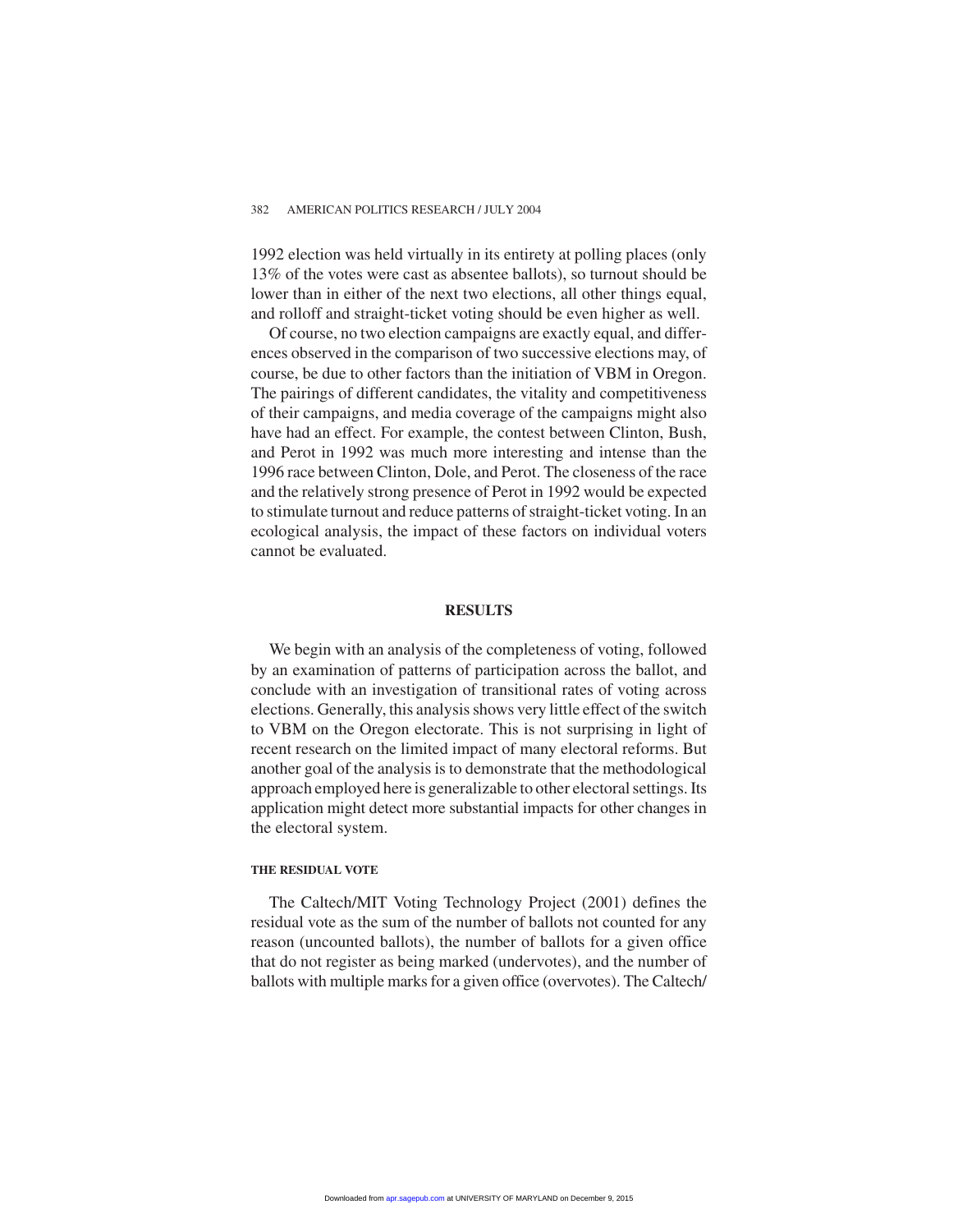MIT authors note that an examination of overvotes might serve as a conservative measure of the number of votes lost due to equipment but argue that "the distinction of overvotes from other kinds of errors is a false one" (p. 21).

When one moves to analysis beyond the study of voting equipment, the need to examine the separate components of the residual vote becomes apparent. VBM in Oregon involves marking a ballot, inserting it in an unmarked "security" envelope, and inserting that in a "signature" envelope that must be signed and stamped. Although the calculation of undervotes and overvotes remains the same, in a VBM election the calculation of votes not counted for any other reason differs slightly from that in a polling place election. In a VBM election, ballots received at the clerk's offices are first checked for authenticity in order to determine whether the signature envelope should be opened and then whether the security envelope should be processed. A ballot might not be counted for four reasons: (a) it was received after the deadline, (b) the signature envelope was not completed properly, (c) either the signature envelope or the security envelope might contain multiple ballots, or (d) it was determined that a ballot was returned by someone not qualified to vote.

Provided that the verification is done properly, the last item differs from the others, as any ballots that are excluded are correctly excluded from *both* the number of eligible voters and the number of votes cast.5 Grouping these ballots with other lost ballots can be misleading. Thus, a revised measure that excludes the ballots cast by ineligible voters is more appropriate. This revision is especially important given that HAVA includes the residual vote as a useful measure of voting system performance, an issue subject to periodic review by the Election Assistance Commission.

The data necessary for calculating the residual vote and all its component parts was available for Multnomah County. The original conceptualization of the residual vote was examined to compare the results from Multnomah County to the residual vote for the 40 largest counties in the United States as reported in the Caltech/MIT study. For the 2000 election in Multnomah County, a total of 302,413 ballots were examined by the clerk's office in the race for president, and 5,728 of them  $(1.9\%)$  were not counted.<sup>6</sup> Of those not counted, 1,935 (0.64%) were undervotes, 1,433 (0.47%) were overvotes, and 2,360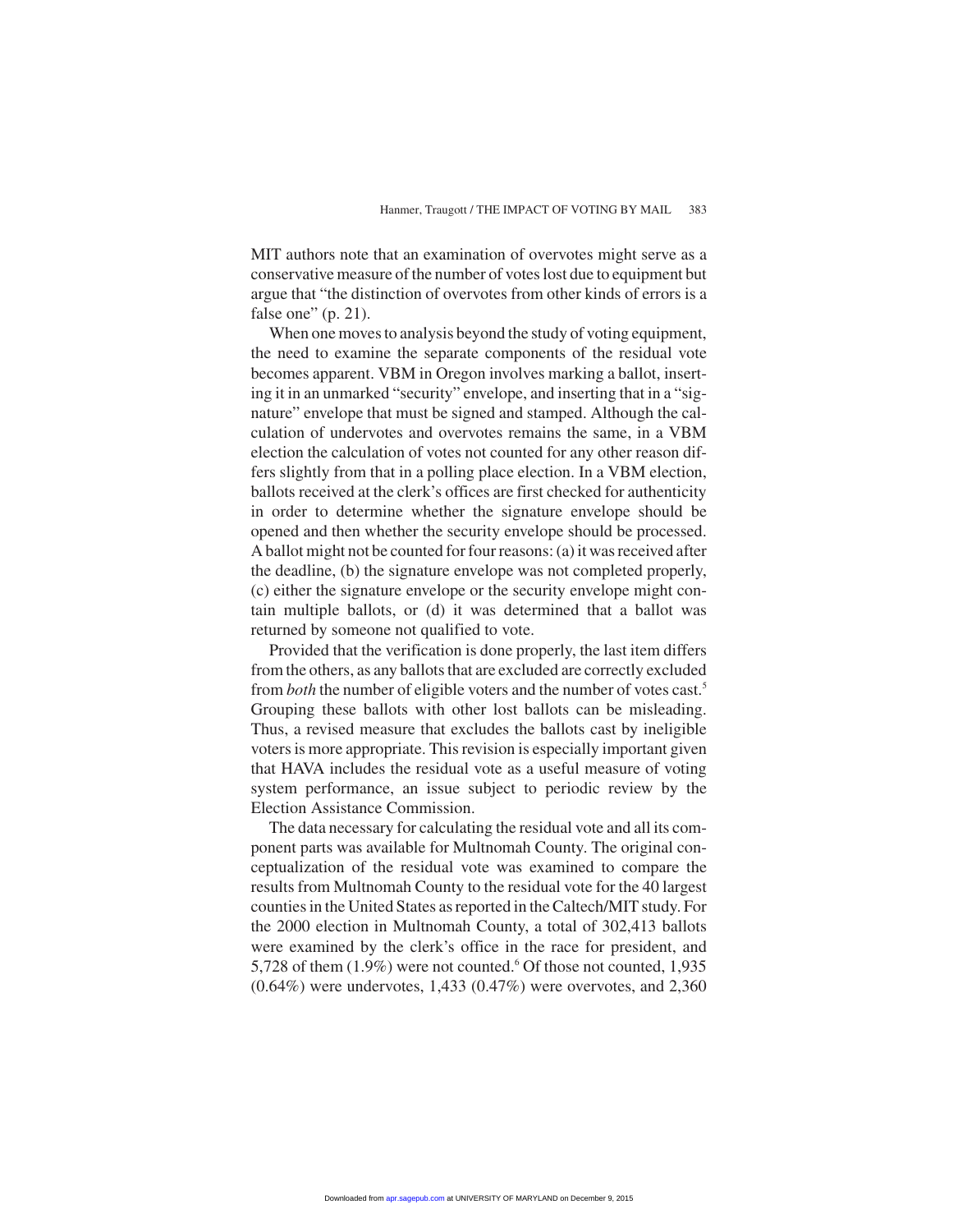(0.78%) were not counted at all. In the latter group, 593 were returned after the deadline,<sup>7</sup> 453 were returned in envelopes that were not completed properly, 12 envelopes contained multiple ballots, and 1,302 were returned by individuals not qualified to vote. In the Caltech/MIT study, 23 of the 38 largest counties for which a residual vote could be tabulated had residual vote rates lower than 1.9%, whereas 15 had rates that were at least as high or higher.

We recommend the following formulas be used to calculate the residual vote rate for VBM elections:

> Residual Vote Rate = Residual Votes / Ballots Returned by Eligible Voters, where,

Residual Votes = Undervotes + Overvotes + Ballots Not Counted at All

Ballots Not Counted at All = Ballots returned after the deadline + ballots returned in envelopes not completed properly + envelopes containing multiple ballots

Ballots Returned by Eligible Voters = Total Ballots Examined – Ballots Returned by Ineligible Voters

The inclusion of the ballots that were not counted because it was determined that they were returned by individuals who were not qualified to vote obscures the measure of votes lost. When these 1,302 ballots are excluded, the number of residual votes is 4,426 and the baseline for comparison becomes the 301,111 ballots returned by eligible voters. Therefore, the residual vote rate based on the number of ballots returned by eligible voters then drops to 1.47%. Seventeen of the 38 largest counties for which the residual vote rate was calculated by the Caltech/MIT researchers had lower residual vote rates.

The residual vote and its component parts provide useful tools for the evaluation of voting equipment and methods. When examining VBM elections, it is important to consider the ways in which errors are likely to originate. Overall, VBM in Oregon and Multnomah County performs well in terms of recording votes that citizens intended to cast. We now look more closely at the occurrence of undervotes and overvotes for Multnomah County.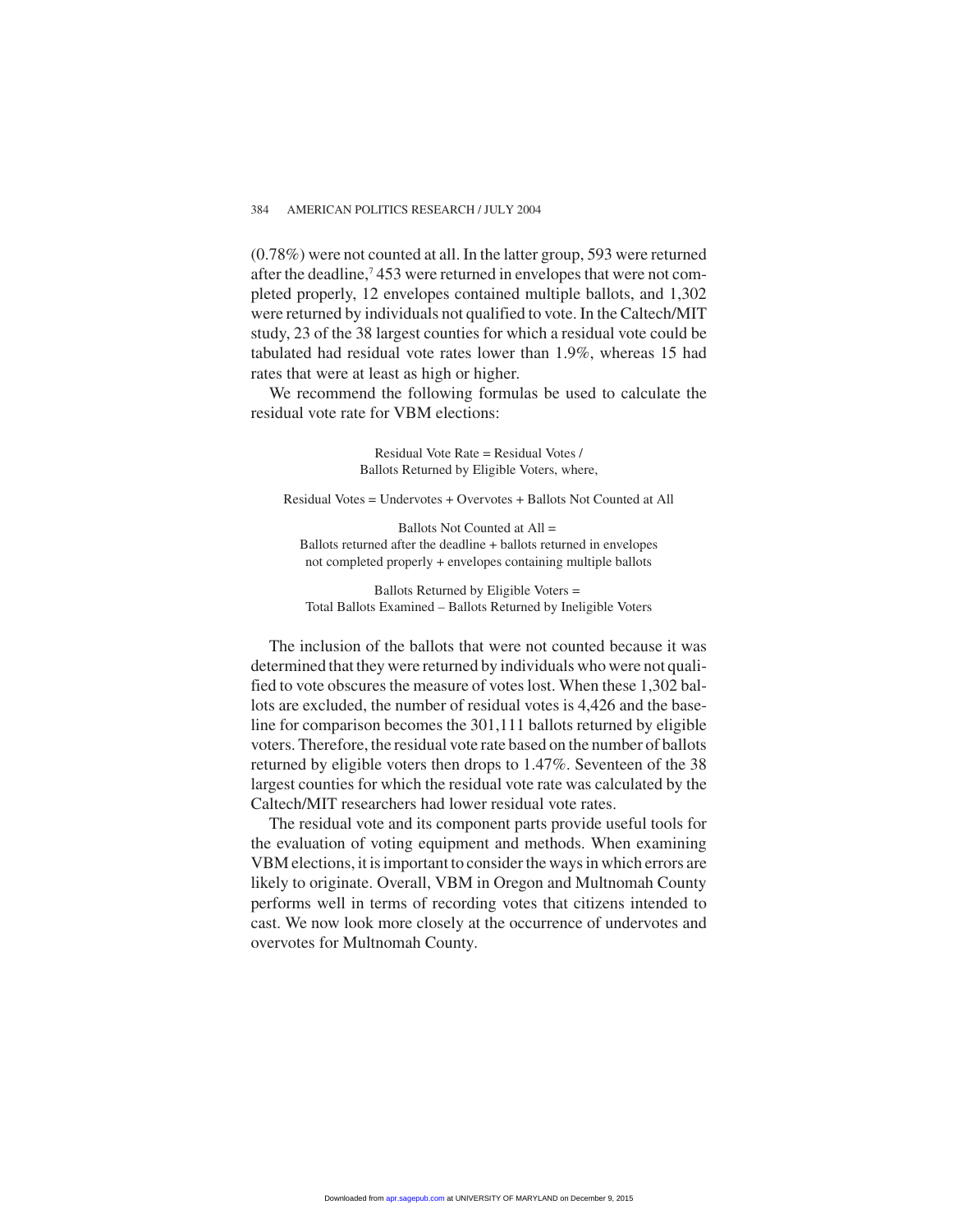### **UNDERVOTING AND OVERVOTING**

We used the Multnomah County ballots to examine two important components of the residual vote, undervoting and overvoting. To simplify the analytic task, we focused on the races for president, Congress, state offices for which all voters in Multnomah County could vote, and state measures. These data permitted an analysis of rates of voting across the ballot and patterns of voting by party.

In both sets of ballots, the occurrence of overvotes was relatively rare. In the candidate races under investigation, a total of 7 overvotes was recorded out of 5,808 possible votes cast. This translates into  $0.12\%$  of all potential votes cast by the 726 voters for eight offices.<sup>8</sup> The degree of overvoting among the state measures was higher but remained negligible. A total of 47 overvotes was registered out of a possible 18,824 votes for 26 issues that appeared on the ballot. That is, out of all potential votes, only 0.25% registered as overvotes. Because overvoting was not prevalent, we turn our focus to undervotes.

Table 1 shows the percentage of undervotes out of the number of individuals who could have cast a ballot for each of the offices examined. Although the percentage of undervotes for president is miniscule, it is quite large for the judicial positions. With the exception of the race for state treasurer, the percentage of undervotes increases as one moves down the ballot. A lower percentage in Table 1 corresponds to a higher level of turnout.

The data presented in Figure 1 reveal that with the exception of the races for Congress, the results obtained from individual ballots from Multnomah County voters are consistent with the turnout results statewide. For the individuals in the sample, turnout in the race for Congress is higher relative to the other nonpresidential offices than state-level turnout for congressional seats. Otherwise, as is the case statewide, turnout is highest for the presidential race, turnout for secretary of state exceeds that of the attorney general, which in turn exceeds that for treasurer, and turnout for the judicial positions is a great deal lower than turnout for the partisan races. Overall, with the exception of the judicial positions, we see that the occurrence of undervotes is relatively low.

Undervotes for each state measure are displayed in Figure 2 for Multnomah County. These data, along with those presented in Figure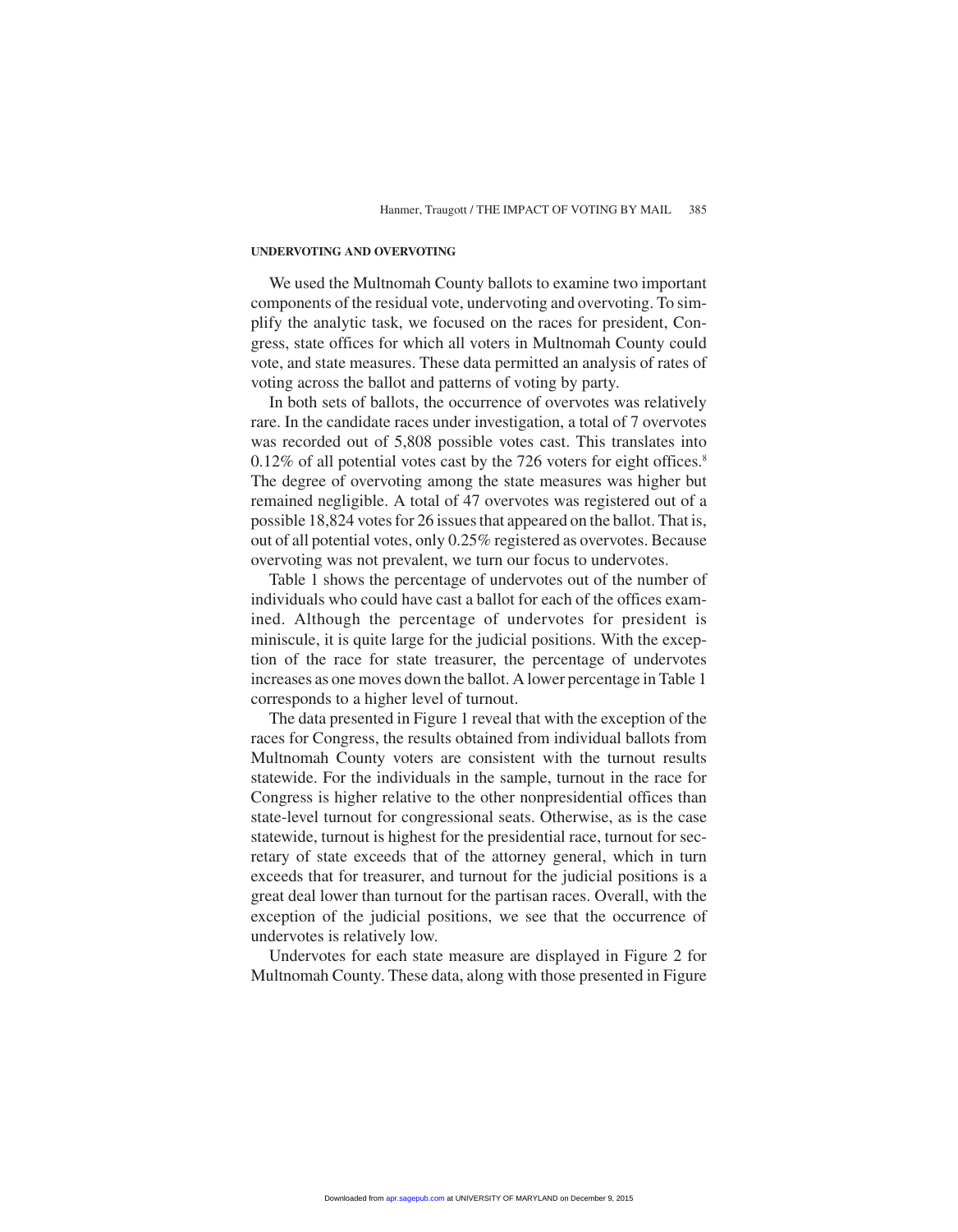**TABLE 1 Undervotes as a Percentage of Ballots Returned by Eligible Voters for Each Office, 2000 General Election, Multnomah County, Oregon (***n* **= 726 for Each Office)**

| President | Congress | Secretary<br>of State | Treasurer General Judge | Attorney | Supreme Appeals<br>Court | Court<br>Judge | Circuit<br>Court<br>Judge |
|-----------|----------|-----------------------|-------------------------|----------|--------------------------|----------------|---------------------------|
| 0.28%     | $2.62\%$ | $3.72\%$              | 6.61%                   | 5.10%    | 26.17%                   | 45.18%         | 45.32%                    |

1, show that Oregon voters are active participants on referenda in Multnomah County and across the entire state. The analysis of the individual ballots shows that across the 26 measures on the 2000 Oregon ballot, a total of 999 undervotes was recorded for our sample of individual voters. This translates to an average of 5.31% of all potential votes cast across the 724 individuals and 26 measures. Figure 2 shows that the percentage of undervotes fluctuates, and the evidence suggests that for state measures, undervotes in Multnomah County are not a function of position on the ballot.

The individual ballots also allow for an examination of differences in undervotes based on presidential preference. Overall, 49.6% of the individuals in our sample voted in each of the candidate races for statewide offices located after the presidential race on the ballot. Whereas 54% of Gore voters voted in each of the other candidate races for statewide offices, 44% of Bush voters did, and only 36% of Nader voters did. The differences between Gore and Bush voters and Gore and Nader voters are statistically significant ( $p = .02$  and  $p = .01$ , respectively).

Another perspective on this issue can be found by examining the number of undervotes recorded. The average number of undervotes for all Gore voters was 1.22 for the remaining four offices, including more than half who did not have any. The average for Bush voters was 1.52, and the average for Nader voters was 1.80 across the same remaining offices. Again, the differences derived from comparing Gore and Bush voters and Gore and Nader voters are statistically significant ( $p = .03$  and  $p = .02$ , respectively).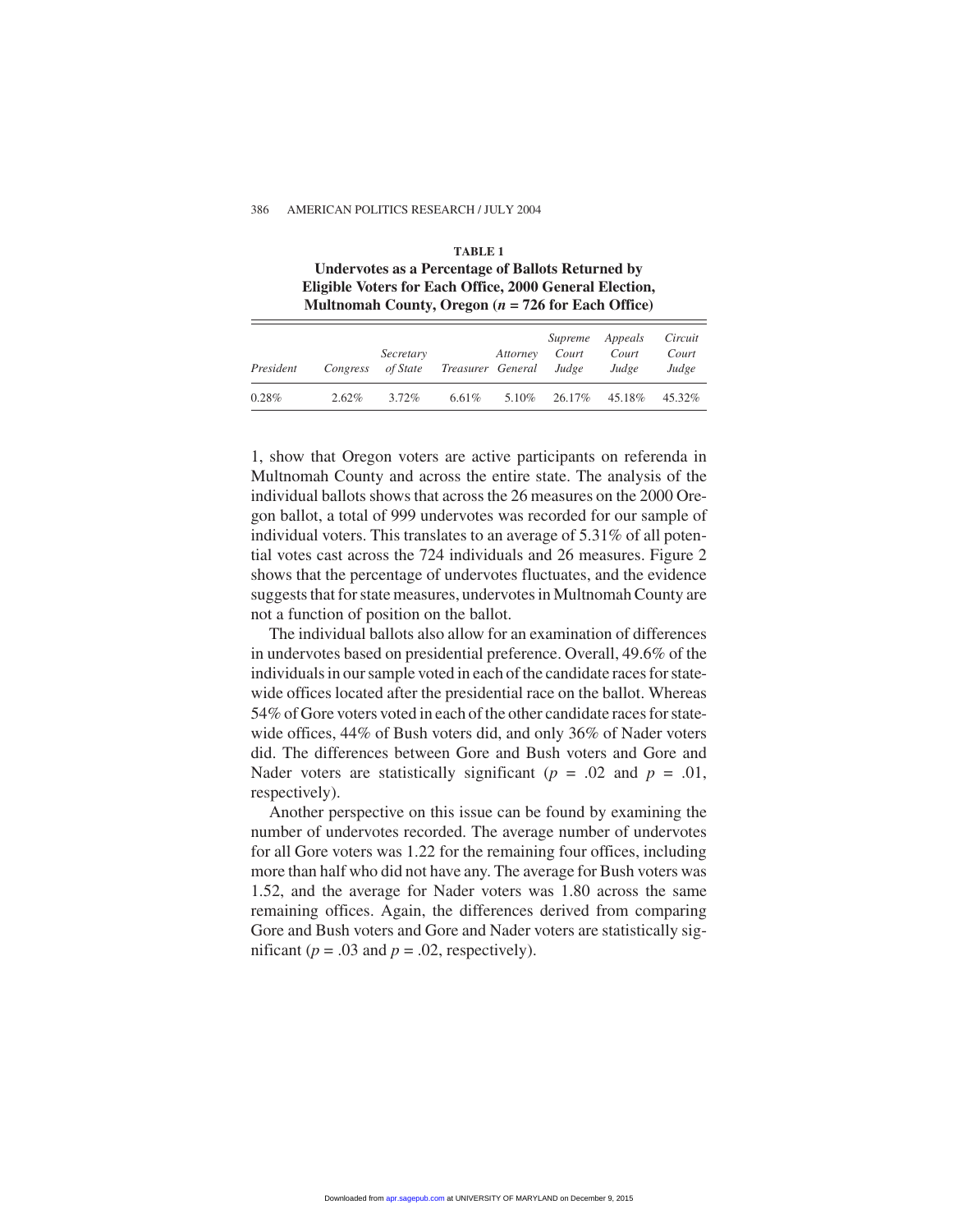



a. Measured as  $100\%$  – percentage of undervotes.<br>b. Measured as a percentage of registered voters. a. Measured as  $100\%$  – percentage of undervotes. b. Measured as a percentage of registered voters.

387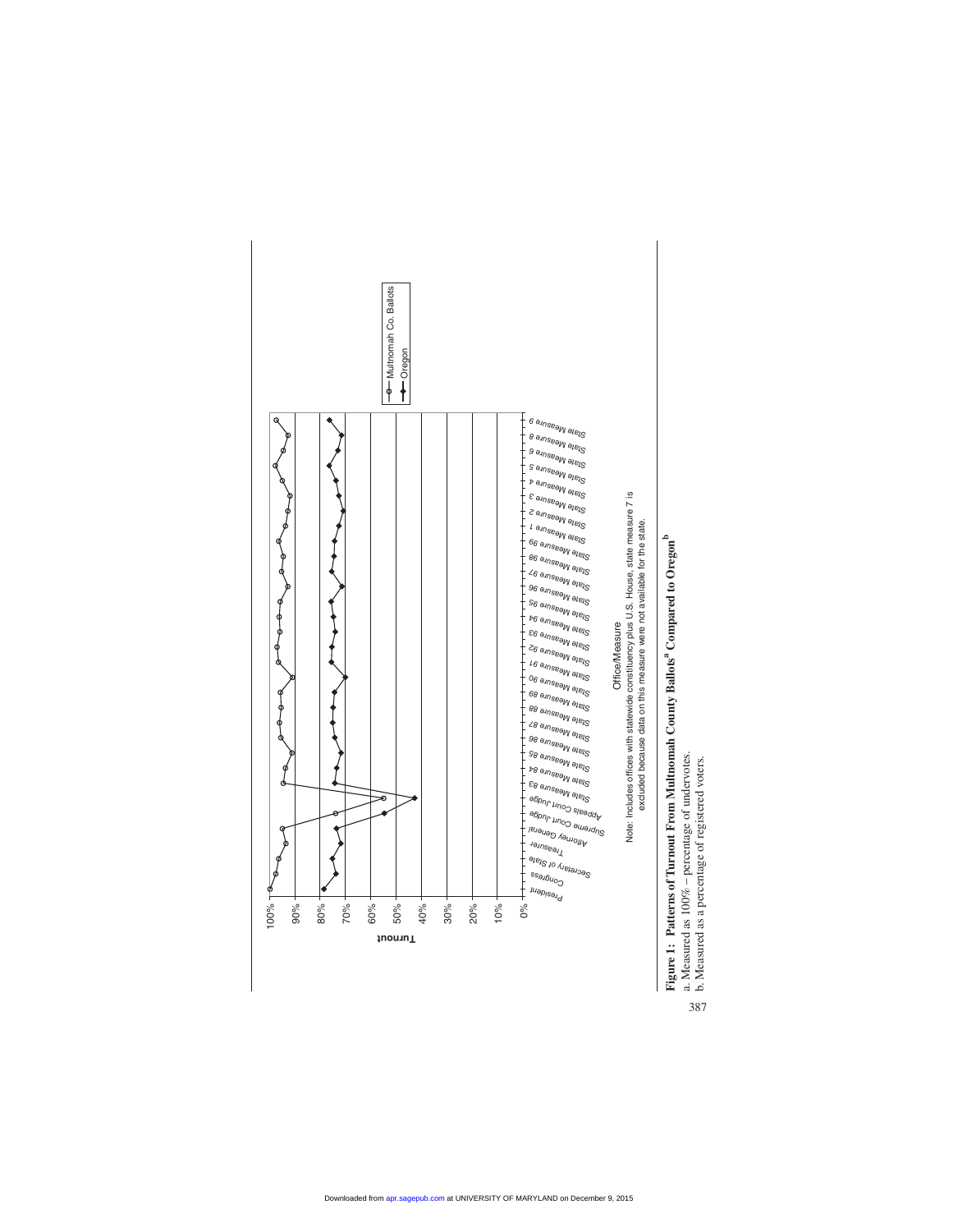



388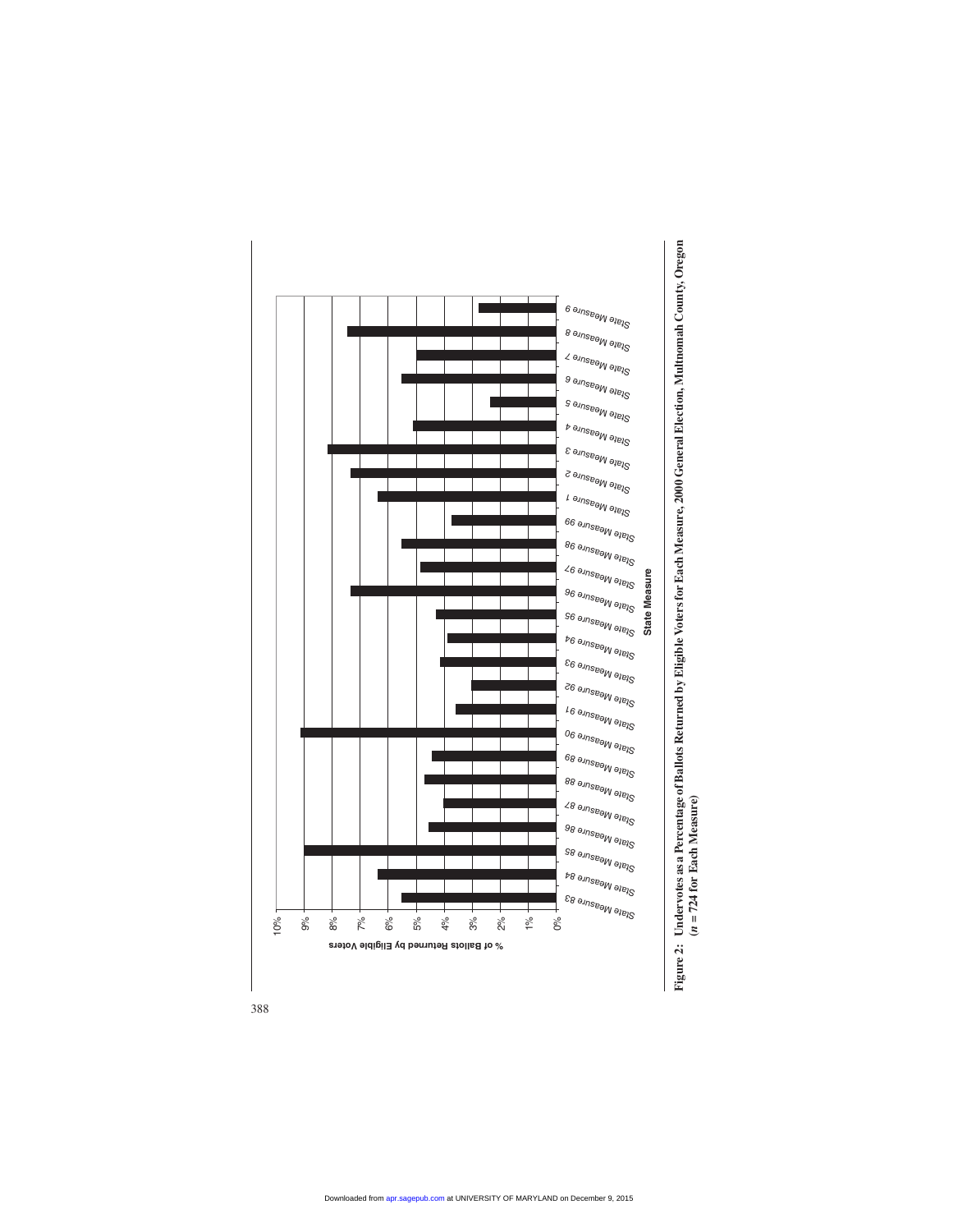### **STRAIGHT-TICKET VOTING**

Another way to assess the effects of a balloting system is to examine the patterns of observed voting by party. How much straight or split-ticket voting occurs in a particular voting system? And does the system result in more or less straight-ticket voting in comparison to other systems? These questions are best answered by an examination of individual ballots rather than with aggregate data. We begin with an analysis of individual ballots for Multnomah County in 2000 and then make use of Thomsen's (1987) estimator for ecological inference to examine aggregate-level data, testing it against the results from the individual ballots. Given the success of the estimator, we complete the analysis by using county-level data for other elections.

As noted by Beck, Baum, Clausen, and Smith (1992), straightticket voting is often assessed using races for president and Congress. Using the sample of ballots from Multnomah County in 2000, we examined the contests for all five statewide partisan offices (president, U.S. House of Representatives, secretary of state, state treasurer, and state attorney general). Excluding those who had one or more undervotes or one or more overvotes recorded for these offices (that is, looking only at ballots for those who voted for all five offices), 62% of voters voted a straight ticket across the five offices. These voters were not equally divided among the parties. In total, 14% of voters voted a straight Republican ticket and 48% voted a straight Democrat ticket.

Furthermore, Gore voters were more likely to stick with other Democratic candidates than Bush voters were to stick with other Republican candidates. Sixty-eight percent of Gore voters voted for Democrats in the remaining four statewide partisan races, whereas 48% of Bush voters voted for Republicans in the same remaining races. Unfortunately, we cannot compare these results to those from previous elections that did not use VBM because data from individual ballots are not available. However, using Thomsen's (1987) estimator for ecological inference we can compare estimates from pairs of contests in a single election to similar pairs in other elections.<sup>9</sup>

Before we made extensive use of the estimator, it was essential to assess its performance in this context. We did so by comparing its results for the information derived from the sample of individual ballots to precinct-level data from Multnomah County. Having shown the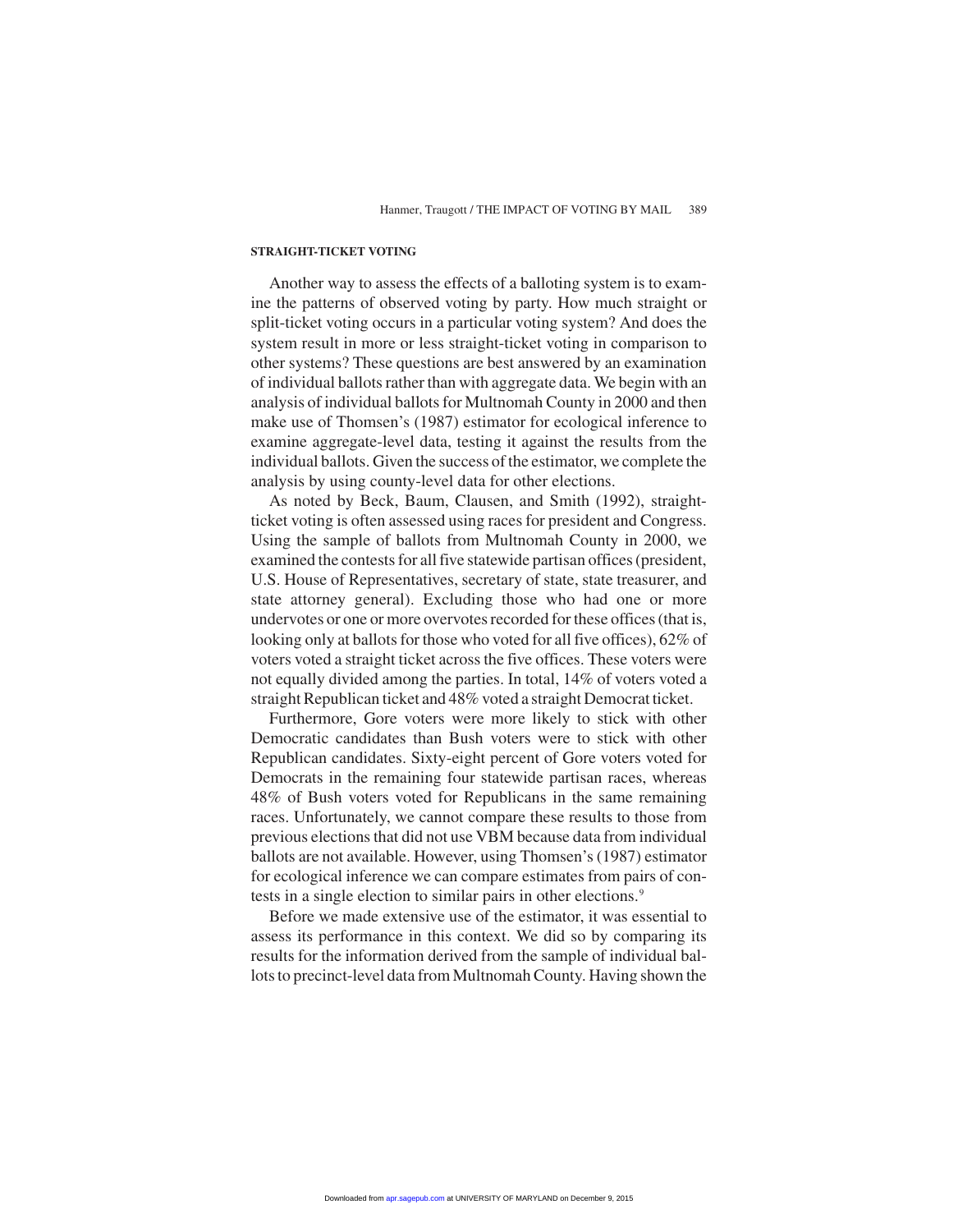effectiveness of the Thomsen estimator in Multnomah County (see appendix), we move to an analysis of county-level data for the entire state.10This permits us to compare the 2000 VBM election results with those from the 1992 and 1996 elections. The results were obtained through an examination of votes cast for the Democratic, Republican, or other candidates—abstainers, undervoters, and overvoters were excluded.<sup>11</sup>

Given that the VBM system provides voters with a longer time to think through their choices and the benefit of a voters' pamphlet mailed to their home to use as a reference in making their choices, we expected that straight-ticket voting would decline across these elections. The data presented in Table 2 summarize the results among voters. The evidence fails to support our hypothesis that straight-ticket voting would decrease over this time period; in fact, it increased by 20%. The trend cannot be due to the advent of the voters'pamphlet, as this has been used in Oregon for some time.12 The data in Table 2 indicate that Democratic voters were somewhat more likely to vote a straight ticket, but the large increase in Republican straight-ticket voting fuels the overall increase found from 1992 to 1996. These results suggest that factors such as the individual candidates in each race and their pairings, especially for president, as well as factors such as incumbency in both contests, exerted a significant impact on straightand split-ticket voting. For example, these results are consistent with the conclusion that in 1992 Perot drew more support away from Bush than from Clinton. A reduction in support for Bush in 1992 in favor of Perot among those who voted Republican in the House race would lead to lower levels of straight-ticket voting in 1992 among Republicans. The relative importance of these factors merits additional study.<sup>13</sup>

In sum, although it was expected that straight-ticket voting would decrease due to the convenience of having a voters' pamphlet and added time to make decisions, it does not appear that VBM altered patterns of partisan voting across this time period. Those voting Democrat for president were more likely to stick with the party than were those voting Republican for president. This pattern held across individuals in Multnomah County whether measurement was done using a series of races or just a pair of races in the 2000 election and for the state as a whole across three recent elections looking at pairs of races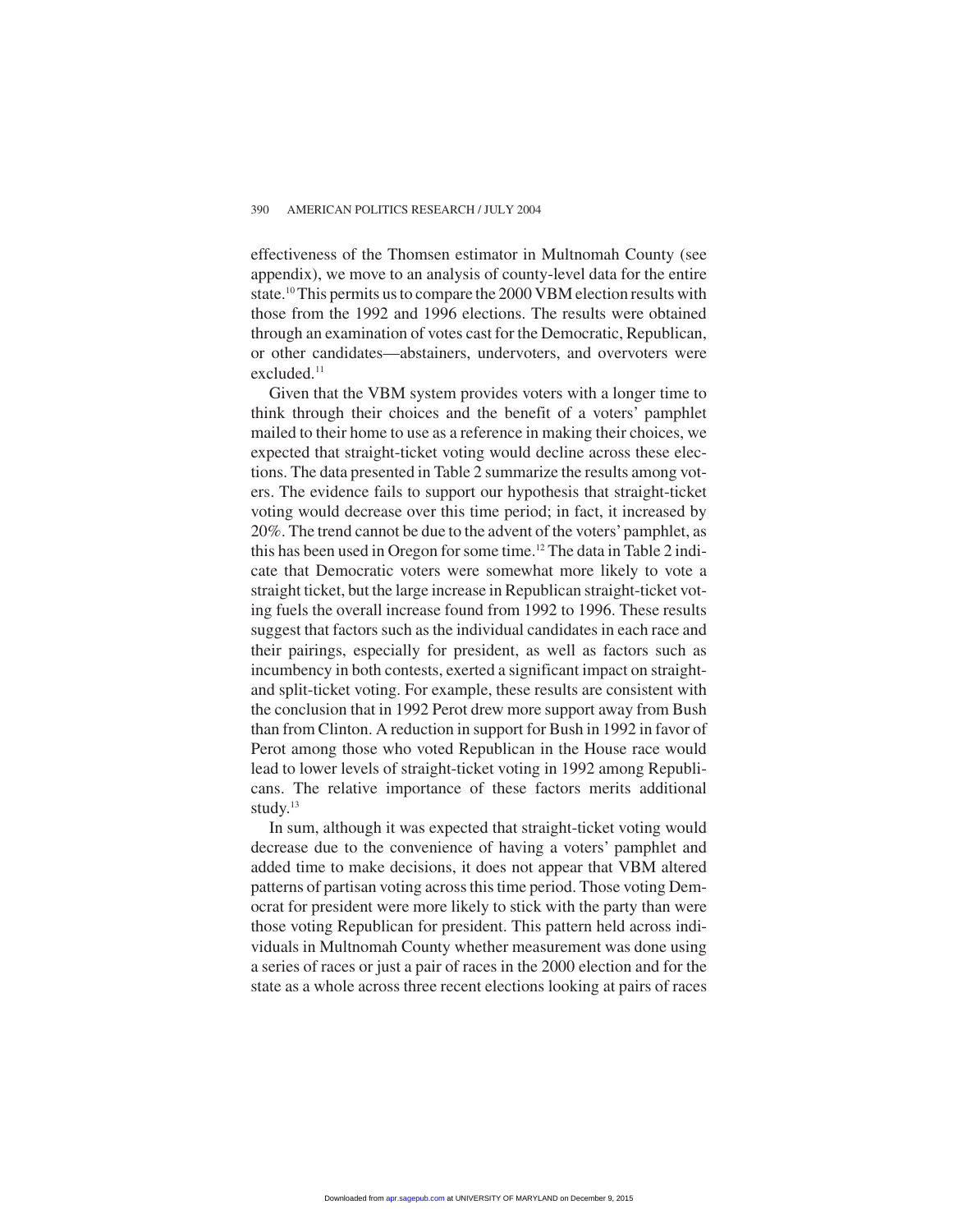**TABLE 2 Straight-Ticket Voting for President and U.S. House of Representatives in Oregon, Thomsen's (1987) ECOL Estimates from County-Level Data (***n* **= 36 Counties, Republican as Base)**

|                                   | $1992\%$ | 1996 $%$ | $2000\%$ |
|-----------------------------------|----------|----------|----------|
| Straight-ticket                   | 57.5     | 65.3     | 68.7     |
| Republican straight-ticket voters | 21.4     | 29.1     | 31.6     |
| Democrat straight-ticket voters   | 36.1     | 36.2     | 37.1     |
| Republican loyalty rate           | 65.8     | 74.4     | 68.0     |
| Democrat loyalty rate             | 84.9     | 76.9     | 78.9     |

in each of the elections. Given the wide availability of county-level data and the success of the Thomsen estimator, these results suggest that researchers should include patterns of straight-ticket voting among the criteria they use to evaluate the impact of election reforms. We are not arguing that increased or decreased straight-ticket voting is a desirable goal; we are merely suggesting its appropriateness as an indicator of the impact of election administration reform on the behavior of the electorate.

### **ROLLOFF AND DROP-OFF**

An examination of voting behavior for candidates and issues down the ballot and changes in turnout by party across elections provides additional insight into the impact of VBM in Oregon. Rolloff refers to the degree to which turnout decreases as one moves down the ballot in a single election, whereas drop-off refers to the extent to which turnout decreases across elections. We measure drop-off using the votes cast for president for the 1992, 1996, and 2000 elections.

As previously noted, we investigated rolloff using a variety of methods. Each analysis told the same story: Rolloff across the ballot in Oregon is low and remained so in the 2000 VBM general election. An examination of turnout among registered voters for each office in which every citizen had an opportunity to vote<sup> $14$ </sup> and ballot measures provide the most complete and informative picture. This includes all federal and statewide offices for which named candidates ran and all referenda.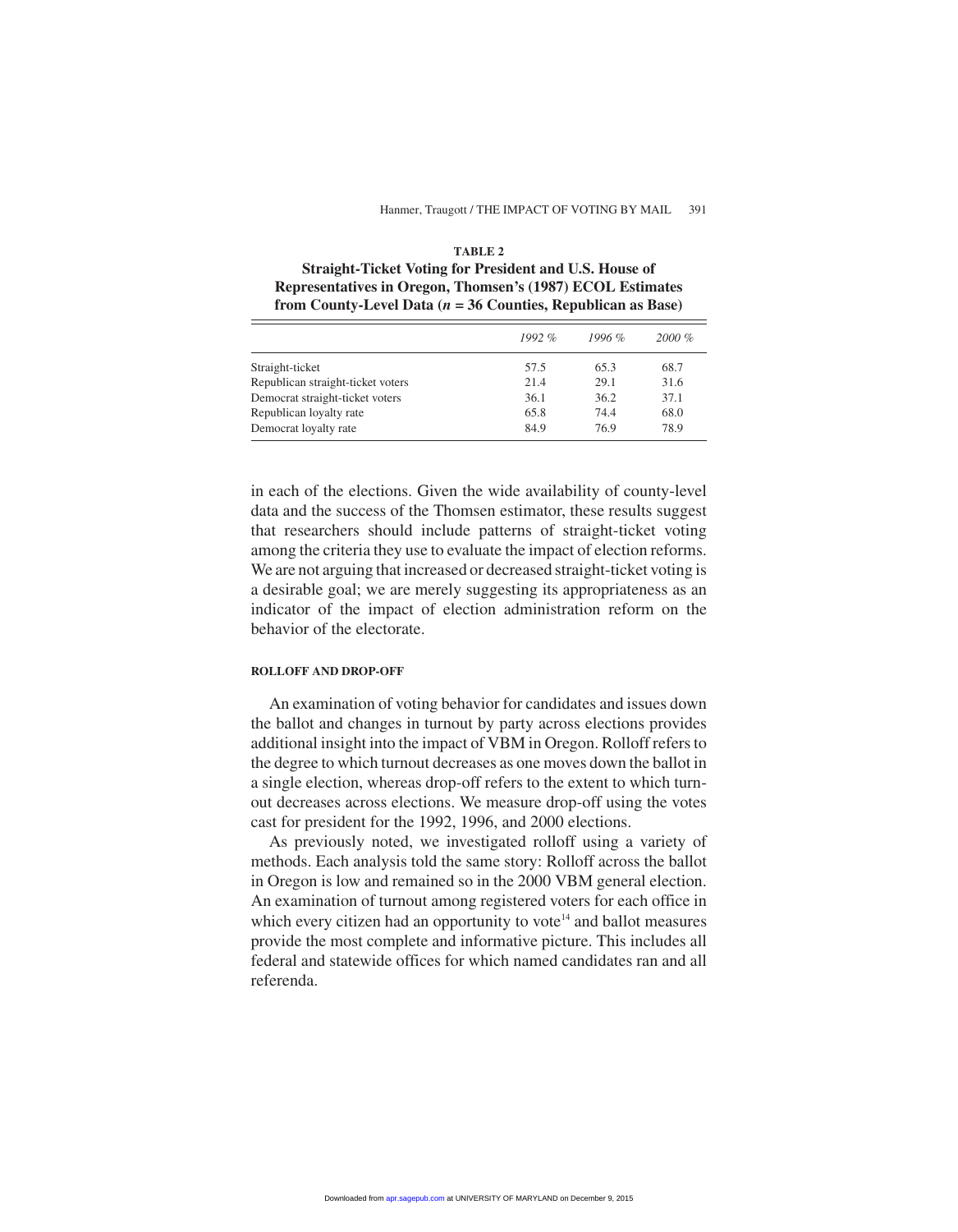Although the exact offices and issues at stake each year varied somewhat, the patterns for 1992 and 1996 are remarkably similar to those for 2000 (presented in Figure 1).<sup>15</sup> As one moves down the ballot (literally) through the candidate races, turnout trends downward slightly. The correlation between ballot position and turnout was –.81 for 1992, –.95 for 1996, and –.84 for 2000, all of which were statistically significant at  $p < 0.01$ . In the elections of 1992 and 2000, turnout in the races for judicial positions was dramatically lower than turnout for all other candidate races. Otherwise, the degree of rolloff for the candidate races is low. Statewide judicial races were not on the ballot in 1996. Although the turnout series in that election declines as one moves through the candidate races, without the judicial races the decline in turnout is less severe than in 1992 and 2000.

The most striking finding was the complete lack of evidence of rolloff for the state measures. That is to say, there was no correlation between ballot position and turnout on the referenda; the correlations were –.03 (*p* = .94), .18 (*p* = .42), and –.02 (*p* = .92) for 1992, 1996, and 2000, respectively. In each of these elections, the highest turnout state measure appeared farther down the ballot than the lowest turnout state measure. Although the number of state measures grew over this time period and a change to VBM was made for the 2000 election, turnout for state measures was not affected by ballot position. Rather, voters seemed to be voting selectively, deciding whether to vote on a state measure based on other criteria. These relationships merit additional attention as the time series of VBM elections lengthens in order to sort out the potential contributions of VBM and specific issues on the ballot to turnout patterns.

Across the three elections under investigation, turnout was highest in 1992, followed by 2000, and then 1996. As previously noted, we examine turnout for president among registrants for these three elections. With ECOL we estimated retention rates, loyalty rates, and mobilization rates by partisan preference. Based on the work of Berinsky, Burns, and Traugott (2001) we expected to find evidence that retention (voting in two successive elections) was a larger force in the VBM election than was mobilization (recruiting new voters into the electorate). Furthermore, based upon their use of vote histories and survey estimates for elections from 1994 to 1996, we did not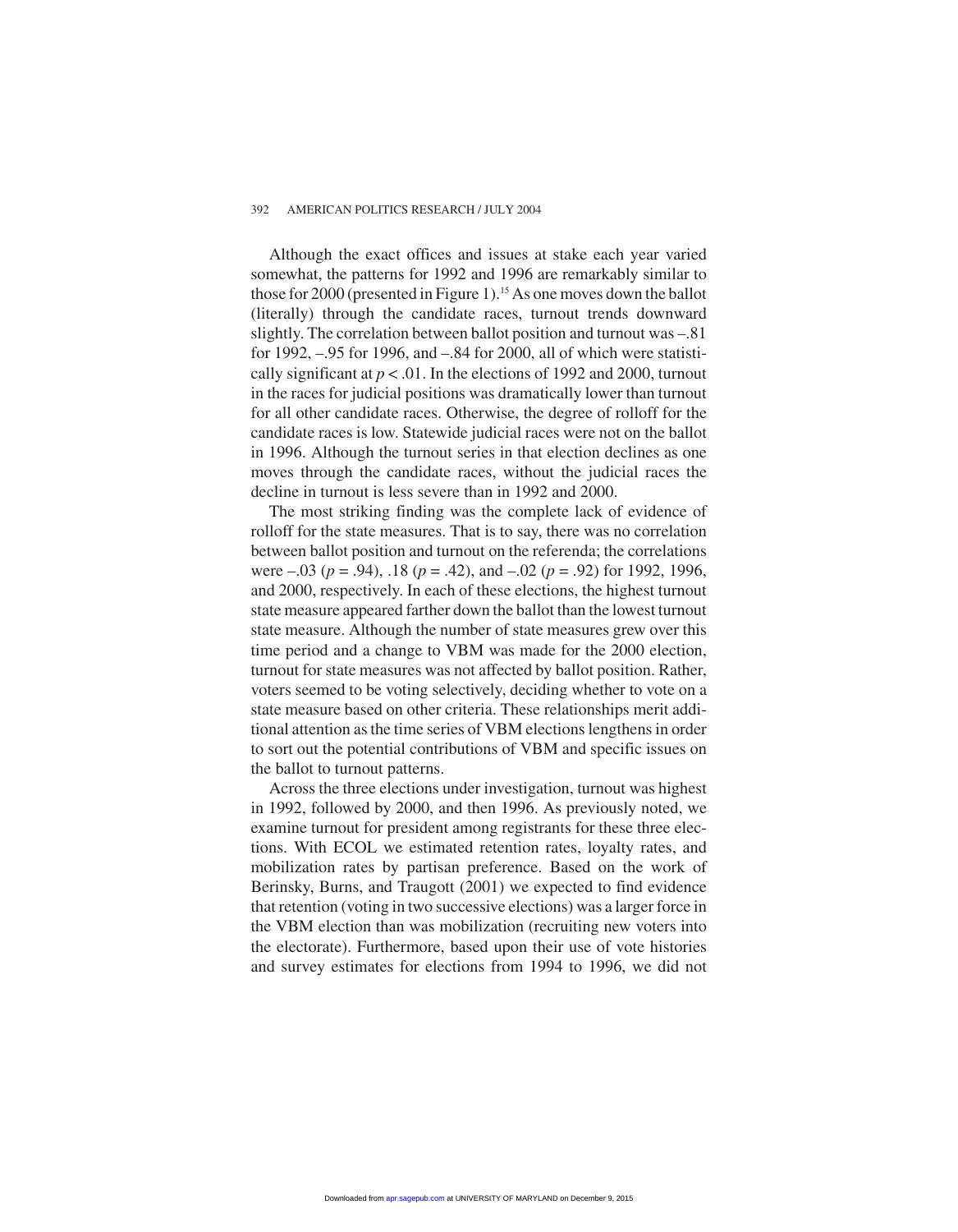**TABLE 3 Calculations of Voter Transitions in Presidential Races, Thomsen's (1987) ECOL Estimates Using County-Level Data**

| 1992 to 1996<br><b>Voter Transitions</b> |              |            | 1996      |           |         |
|------------------------------------------|--------------|------------|-----------|-----------|---------|
| (Republican as Base)                     | % Republican | % Democrat | $%$ Other | % Abstain | % Total |
| 1992                                     |              |            |           |           |         |
| Republican                               | 17.8         | 1.6        | 1.3       | 6.2       | 26.9    |
| Democrat                                 | 0.2          | 27.4       | 2.4       | 4.9       | 34.9    |
| Other                                    | 8.6          | 2.4        | 5.4       | 4.2       | 20.7    |
| Abstain                                  | 0.8          | 1.7        | 0.6       | 14.5      | 17.6    |
| Total                                    | 27.4         | 33.1       | 9.7       | 29.8      | 100.0   |
| 1996 to 2000                             |              |            |           |           |         |
| <b>Voter Transitions</b>                 |              |            |           |           |         |
| (Republican as Base)                     |              |            | 2000      |           |         |
| 1996                                     |              |            |           |           |         |
| Republican                               | 23.7         | 0.7        | 0.6       | 2.6       | 27.6    |
| Democrat                                 | 0.9          | 28.5       | 1.5       | 2.1       | 33.0    |
| Other                                    | 4.6          | 2.0        | 2.2       | 1.0       | 9.7     |
| Abstain                                  | 7.4          | 5.7        | 0.9       | 15.8      | 29.7    |
| Total                                    | 36.5         | 36.9       | 5.1       | 21.5      | 100.0   |

expect retention rates to differ by party preference. Table 3 and Table 4 present the results.

For the most part, the results presented conform to expectations. Although a larger proportion of 1992 abstainers also abstained in 1996 (82.39%) than 1996 abstainers stayed home in 2000 (53.20%), this decline is consistent with what would be expected based on changes in the competitiveness of the elections. The election in 1996 was much more dull than either the 1992 or 2000 elections; that is, the more closely contested race between Gore and Bush brought out more people who skipped the 1996 election than the race between Clinton, Dole, and Perot brought out 1992 abstainers. In addition, given that the race between Clinton, Dole, and Perot was less competitive than the race between Clinton, Bush, and Perot, it is not surprising that 1992 abstainers were the most likely group to abstain in 1996 and that a larger proportion of those who did show up in 1996 voted for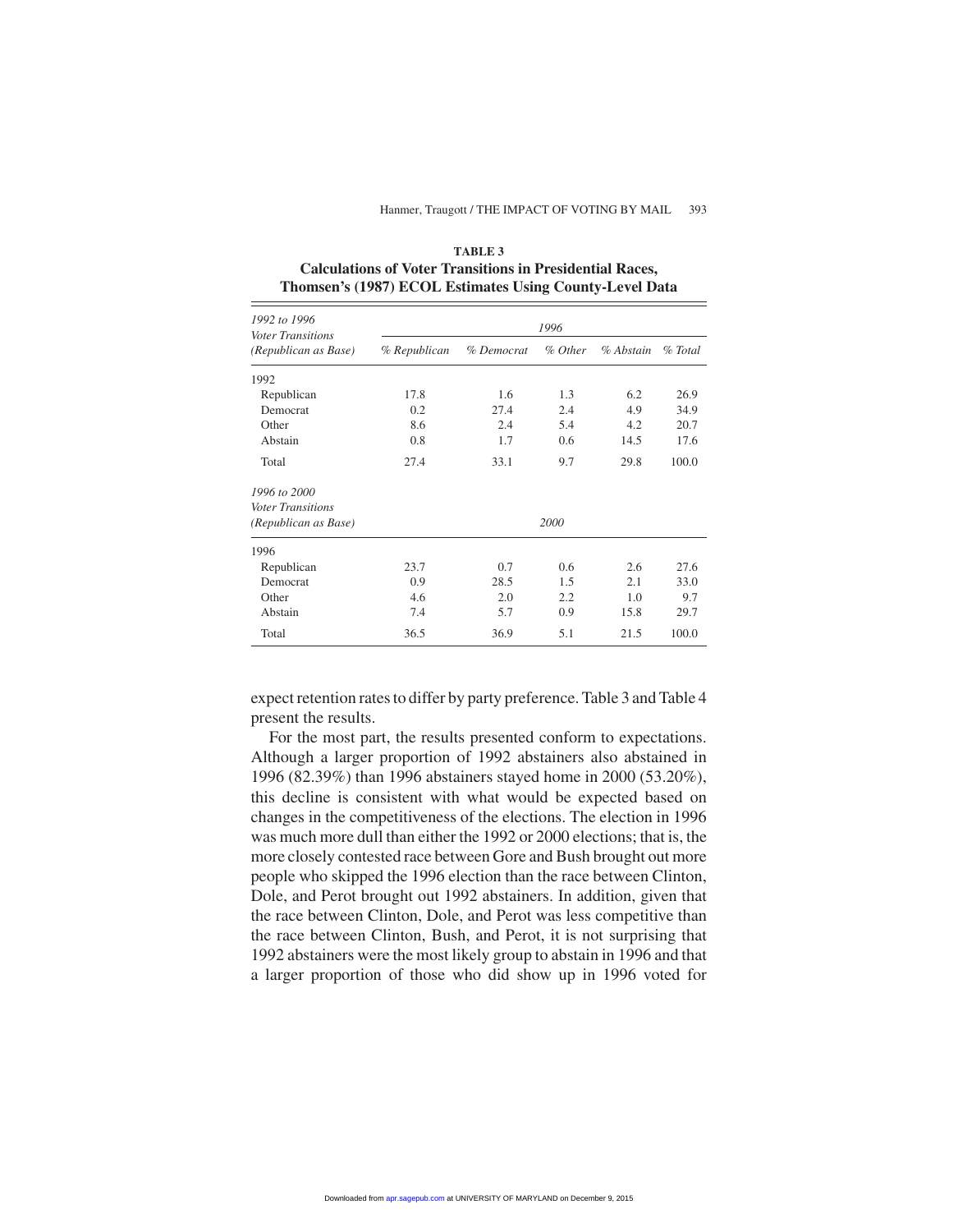| TABLE 4                                                             |
|---------------------------------------------------------------------|
| <b>Summary Statistics (Based on Estimates Presented in Table 3)</b> |

|                                        | % 1992-1996 | % 1996-2000 |
|----------------------------------------|-------------|-------------|
| Republican loyalty rate                | 66.17       | 85.87       |
| Democrat loyalty rate                  | 78.51       | 86.36       |
| Republican retention rate              | 76.95       | 90.58       |
| Democrat retention rate                | 85.96       | 93.64       |
| Overall retention                      | 81.33       | 92.03       |
| Persistent abstention rate             | 82.39       | 53.20       |
| Abstainers transitioning to Republican | 4.55        | 24.92       |
| Abstainers transitioning to Democrat   | 9.66        | 19.19       |
| Abstainers transitioning to voting     | 17.61       | 47.14       |

Clinton. We also see that Bush voters in 1992 were more likely to defect to Clinton in 1996 than Clinton voters in 1992 were to defect to Dole at the next election.

The tables also reveal that both groups of partisans exhibited high loyalty (voting for the same party both times) and retention (voting both times) rates. However, the results in Table 3 indicate that Perot's presence in 1992 hurt the Republicans more than the Democrats. About 42% of those voting for "Other" candidates (97% of the votes for Other candidates were for Perot) in 1992 voted Republican for president in 1996, whereas only 12% switched to Democrat for president in 1996. Using such loyalty or retention rates, from 1996 to 2000 there is little evidence to suggest that either party gained more than the other; both seemed to improve compared to the results from the 1992 to 1996 transition. However, when one considers the transition from nonvoting in 1996 to voting in 2000, the Republicans gained a larger share (24.9%) than did the Democrats (19.2%).

In sum, four results stand out. First, retention rates in Oregon are high and increased with the move to VBM. Second, neither party had an advantage in terms of retaining its supporters; the shift in balloting method was party neutral. Third, mobilization increased substantially with the shift to VBM. And finally, Republicans mobilized more of those who sat out the 1996 election than did the Democrats. Some of the latter movements might be due to the presidential pairings in 1992, 1996, and 2000, but without additional information, we are unable to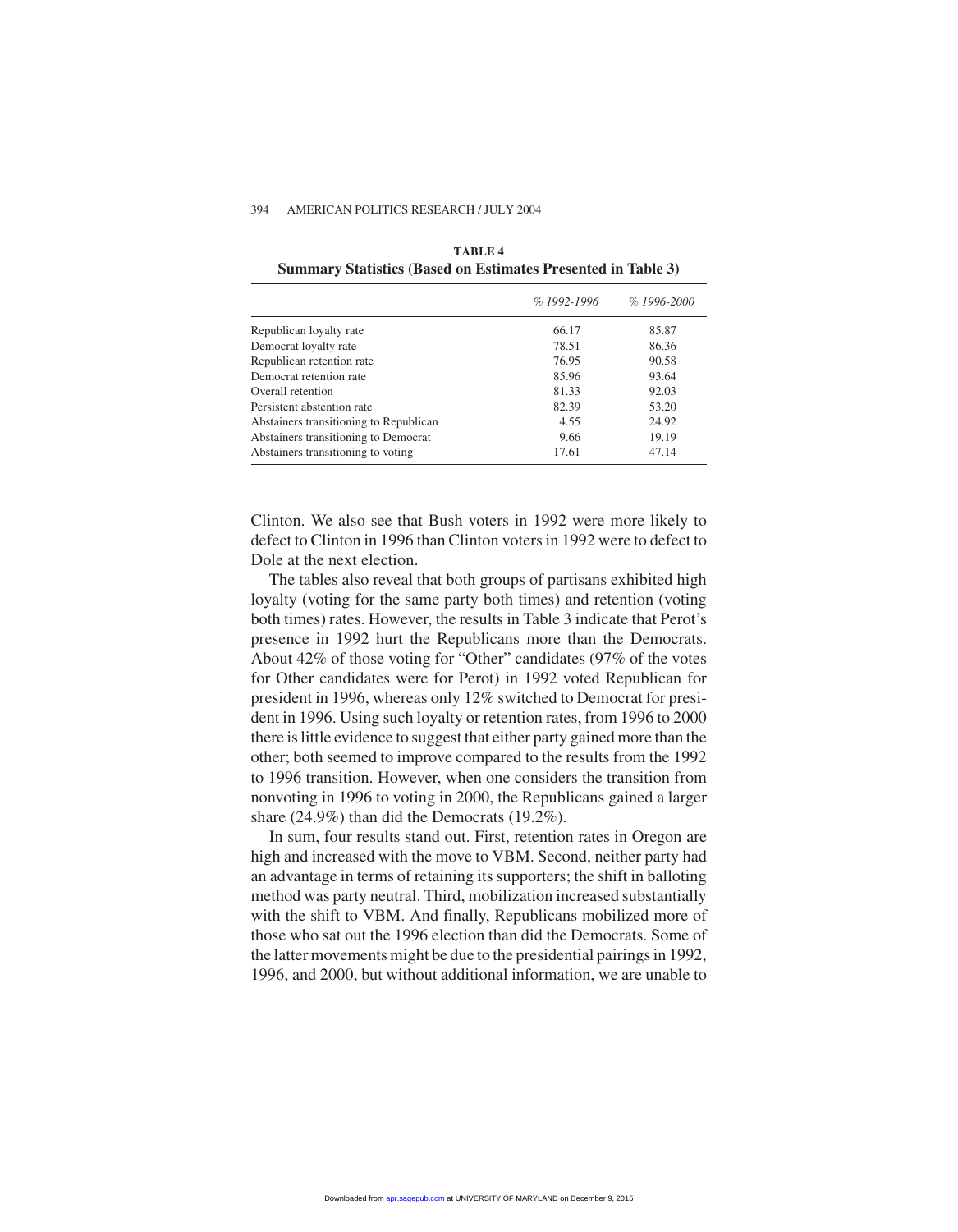parse out the separate effects of VBM and the changes in the political environment that took place over this time period.

## **CONCLUSION**

Our results can be viewed in two ways: (a) narrowly, in terms of the impact of VBM on behavior in Oregon, and (b) more broadly in anticipation of HAVA. Overall, we have shown that the evaluation of electoral reforms need not be limited to examination of changes in turnout and the composition of the electorate. The evaluation of the residual vote and its components, straight- and split-ticket voting, rolloff, and drop-off are also important criteria. And as we have demonstrated, the data and methods to perform appropriate analyses are quite accessible.

Using a variety of data sources, we were able to make a number of important conclusions regarding the effect of VBM on several aspects of voting behavior. We have also provided a formula to calculate the residual vote for VBM elections and have shown that in the absence of individual-level data, Thomsen's (1987) estimator for ecological inference provides an effective and practical means to conduct analysis of straight- and split-ticket voting. However, Oregon is just one case, and our analysis is limited to a short time span that also saw changes in the political landscape. As more elections are held by mail, increasingly valuable conclusions regarding the effects of VBM on voter behavior in various types of elections can be made, including how durable they turn out to be.

Overall, we find that the move to VBM did not disrupt previous patterns of voter behavior in Oregon. Historically, rolloff across the Oregon ballot has been low, and neither the introduction of VBM nor the increased number of issues that appear on the Oregon ballot have had an impact on rolloff. In addition, although we expected that VBM would lead to a decrease in straight-ticket voting, this was not the case. Although we cannot attribute all of the effects to the move to VBM, our analysis of drop-off suggests that both retention and mobilization increased, that retention rates did not differ by party preference, and that the Democrats were somewhat less successful at mobilizing abstainers than were the Republicans.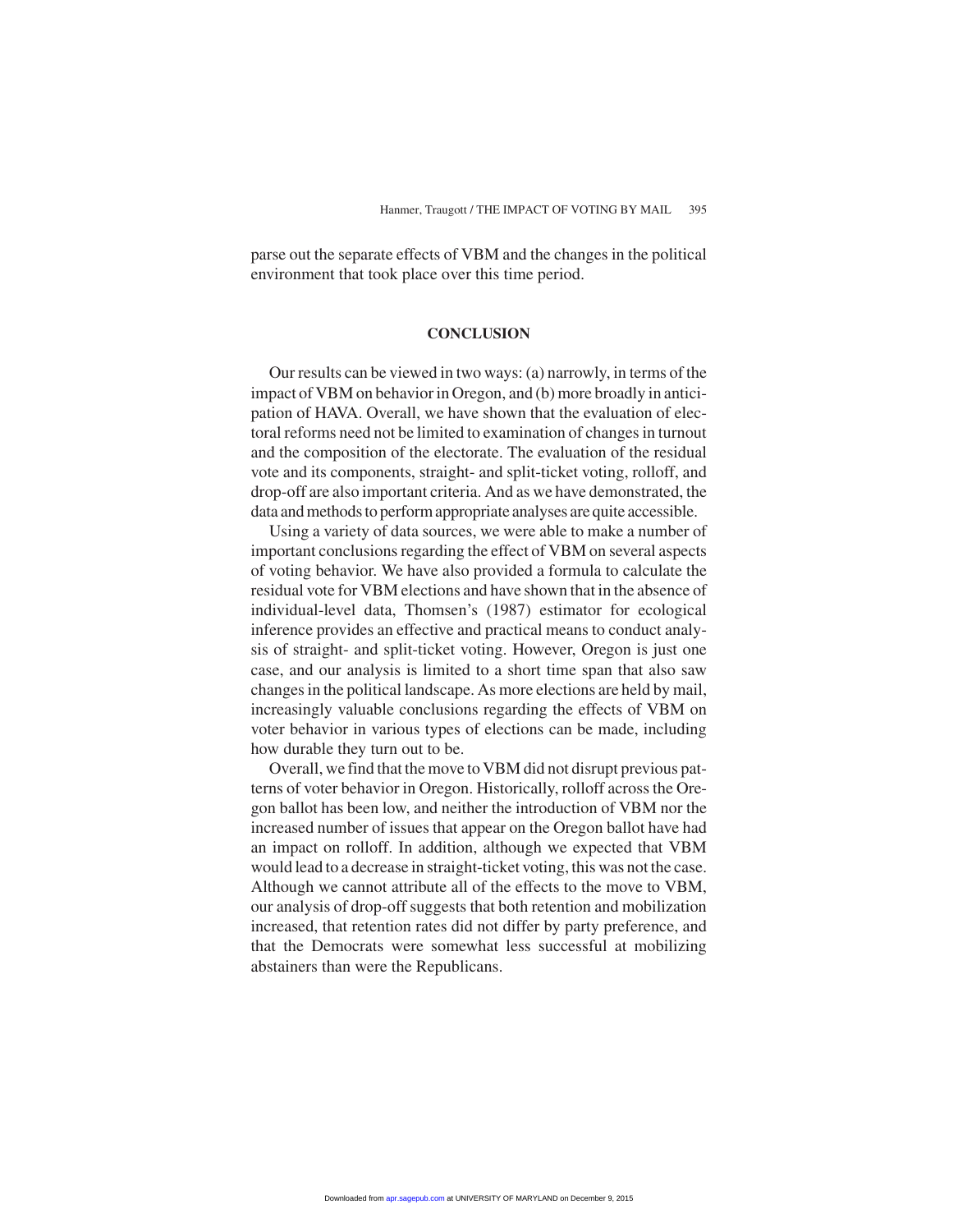Based on our examination of data from Multnomah County, we found that the residual vote rate compared favorably with other counties in the United States and overvotes were extremely rare. We also found that although undervotes were low, they increased as one moves down the partisan portion of the ballot. These conclusions based on the 2000 presidential election can serve as benchmarks for the analysis of future elections.

The analysis of individual ballots suggests a number of new ways to assess the impact of ballot methods—by looking at patterns of undervoting and overvoting by partisan preferences and at patterns of straight- and split-ticket voting. This suggests the utility of developing a data monitoring system for tracking these measures over time to account for the impact of both subsequent changes in election procedures and the adaptive behavior of voters. Ideally, this would include preserving files of individual ballot images as well as small-unit ecological data at the precinct level.

Overall, voters and election officials in Oregon have embraced VBM. The incremental implementation of VBM over a 20-year period surely contributes to our finding that little changed with the full-scale implementation of VBM. That VBM serves to retain voters more so than mobilize voters (Berinsky et al., 2001) also plays a role. States interested in adopting VBM can provide their citizens and election officials with valuable experience by first allowing unrestricted absentee voting (which a number of states already do) and by allowing VBM in smaller scale elections. We would expect similar results to those found in Oregon for states that allow unrestricted absentee voting and allow VBM in local and special elections, such as Colorado and Washington. Changing to a new system quickly, VBM or otherwise, could produce more drastic changes in behavior.

With the experience of the 2000 presidential election and the implementation of HAVA on the horizon, we find ourselves in a period ripe for advances in our understanding of voter behavior. In describing a move to a former "new" voting technology, Mueller (1969) said the following about innovations and data: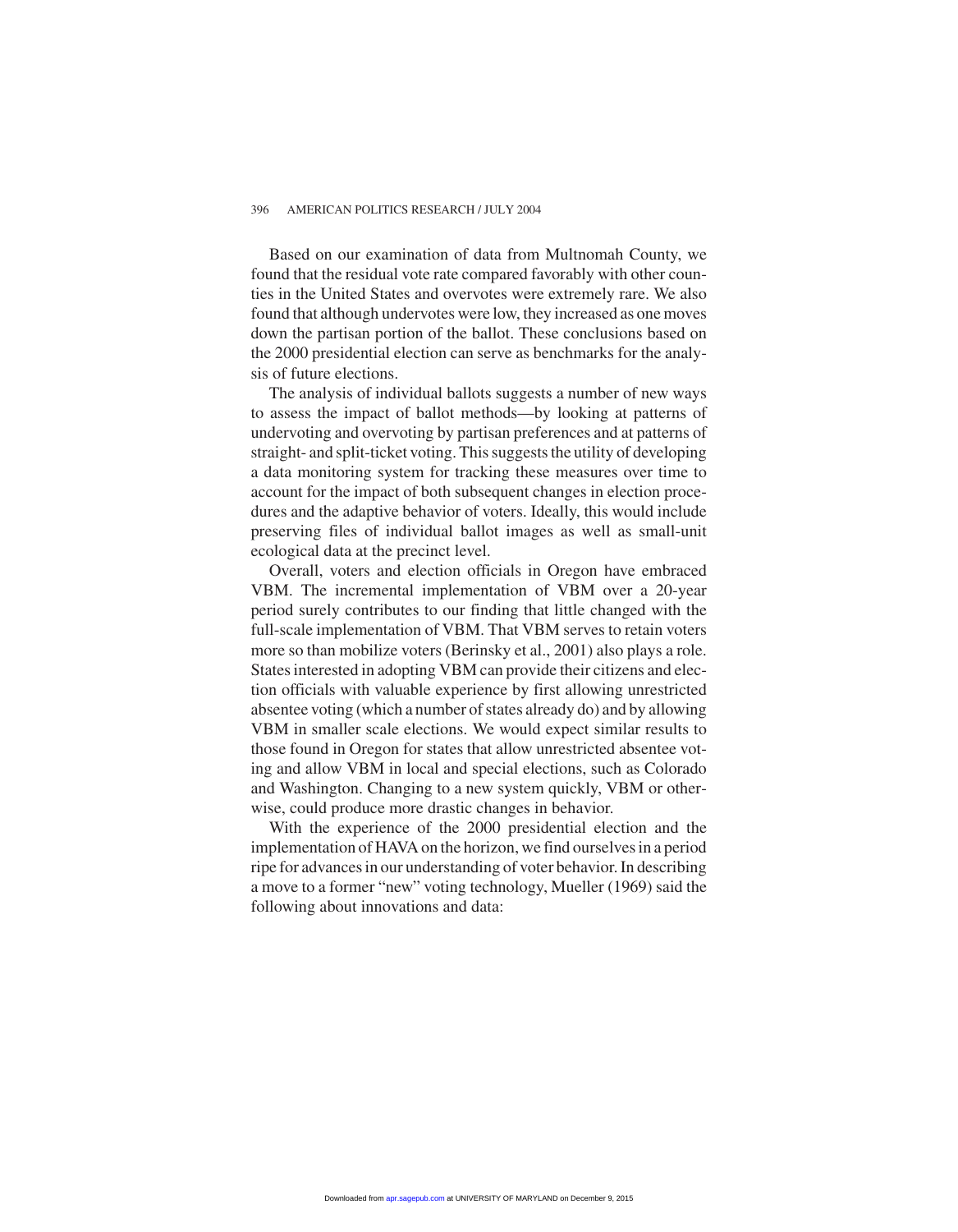In the last few years the popularity of punch card ballots has greatly increased, which means that millions of ballots, voted by all segments of society, are now becoming available in highly convenient form. An exploitation of this vast source of data could serve to broaden and clarify considerably the conclusions reached here. (p. 1212)

Taking Mueller's advice seriously is an important step toward avoiding a repeat of the problems faced in 2000. We need to be assembling new data resources in what is expected to be a period of rapid administrative change as a result of HAVA in order to exploit the possibility of analyzing its impact on voter behavior.

Although most people think of the changes in the electoral system that will result from HAVA in technological terms, HAVA will also lead to changes in ballot form and administrative procedures. Evaluations of reform must be cognizant of unintended consequences and how responses to reform change over time as voters and election administrators learn from their experiences with new systems. Because the HAVA changes will be implemented relatively suddenly, the possibility that unintended changes in behavior could result in the short term must be taken seriously.

One way for research to proceed is the preparation of experimental study designs to investigate these possibilities systematically (Alvarez, 2002; Traugott, 2002). A second possibility would be to organize new data collections so that behavior in places experiencing change could be compared to areas where no change occurs in a series of quasi or natural experiments. The primary focus of all of these studies would be an analysis of elements of the "residual vote" that includes undervotes, overvotes, and spoiled ballots. But patterns of voting across the ballot, including rolloff and straight- and split-ticket voting, are also important measures that should be considered as potential consequences of ballot design and device selection in any particular election or across elections in transition from one set of administrative procedures to another.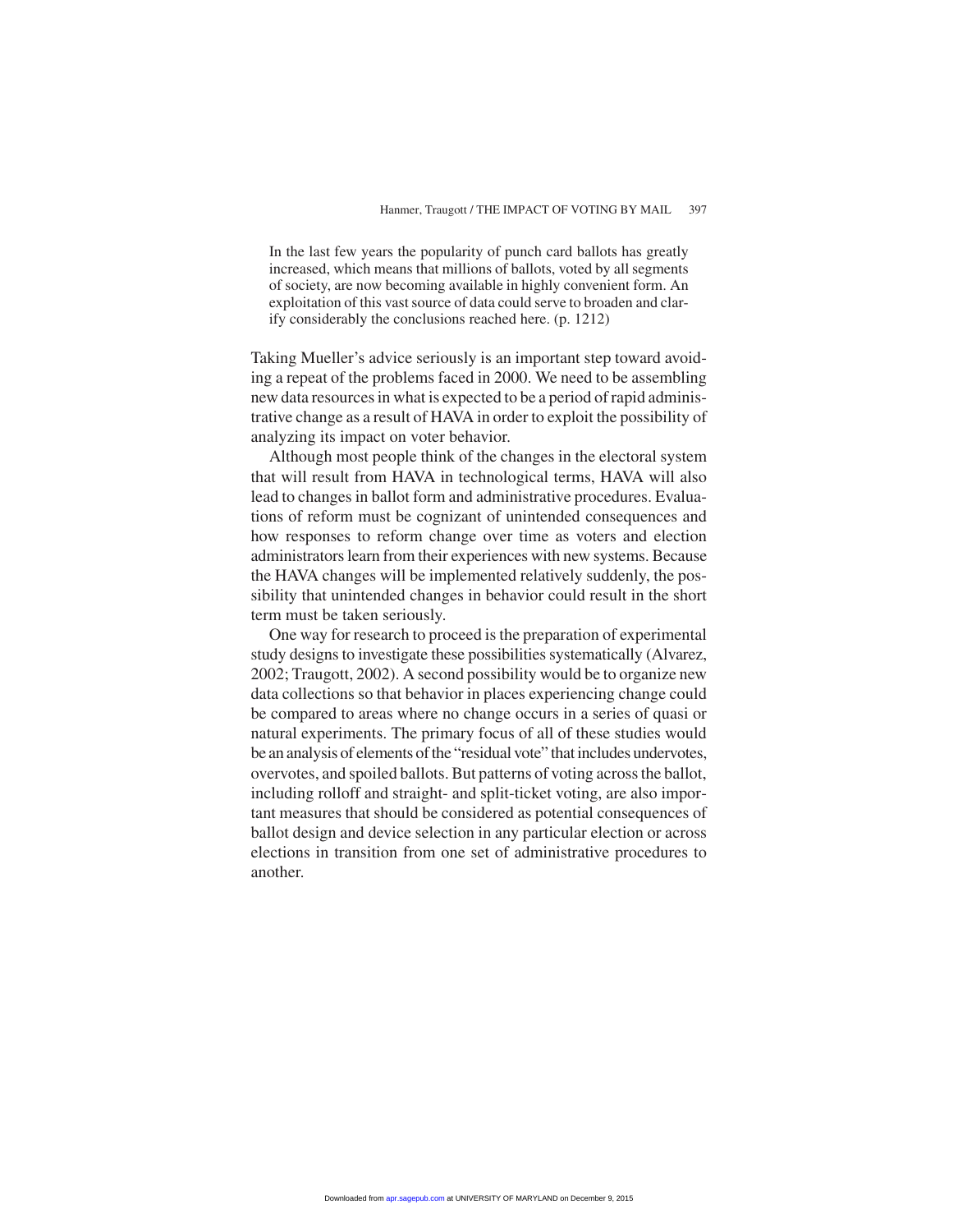### **APPENDIX**

Although ecological inference techniques are used most frequently to analyze voter transitions across elections, we used Thomsen's (1987) estimator (implemented via his ECOL software) for ecological inference to examine straight-ticket voting as well as voter transitions across elections.<sup>16</sup> In a review of the Thomsen estimator, Achen (2000) notes that tests of the estimator suggest it is quite successful. In addition, Park (2001) shows that the Thomsen estimator performs well in comparison to King's (1997) ecological inference method, which, as Park discusses, is limited when applied to more than two parameters. The Thomsen estimator also performs well compared to Goodman's (1953, 1959) ecological regression, which can produce estimates that are logically impossible, that is, outside the range of 0 to 1. The Thomsen software allows for estimation of a multitude of parameters, and it incorporates a microfoundation, an underlying partisanship dimension that drives a voter's choices, with a nonlinear specification that prevents estimates of voting probabilities falling outside of the logical range.

The results derived from the sample of individual ballots and from precinct-level data using Thomsen's estimator are presented in Appendix Table  $1<sup>17</sup>$  As the first part of the table reveals, 57% of the voters whose ballots were analyzed voted Democratic for president and Congress, whereas 16% voted Republican for president and Congress.<sup>18</sup> The results from Thomsen's estimator, reported in the second part of the table, are strikingly similar; 57% of all voters voted Democrat in both races and 20% voted Republican in both races. The index of dissimilarity is a measure presented in Thomsen (1987) to compare ecological inference results to survey results; here we have a sample of ballots rather than a survey, but the logic still applies. Thomsen, Berglund, and Worlund (1991) note that the index of dissimilarity "can be interpreted as the proportion of votes which must be relocated in one sub-table to construct the other subtable" (p. 447). In addition, they argue that a more fair assessment is achieved by adjusting the survey (ballot for our purposes) results to the actual marginal results. Using the unadjusted ballot data, the index of dissimilarity calculated from Appendix Table 1 is 6.4%, and if the ballot results are adjusted to the actual marginals, is  $6.7\%$ <sup>19</sup> These results compare favorably with the index of dissimilarity values presented in Thomsen et al.  $(1991)$  and Thomsen  $(2000)^{20}$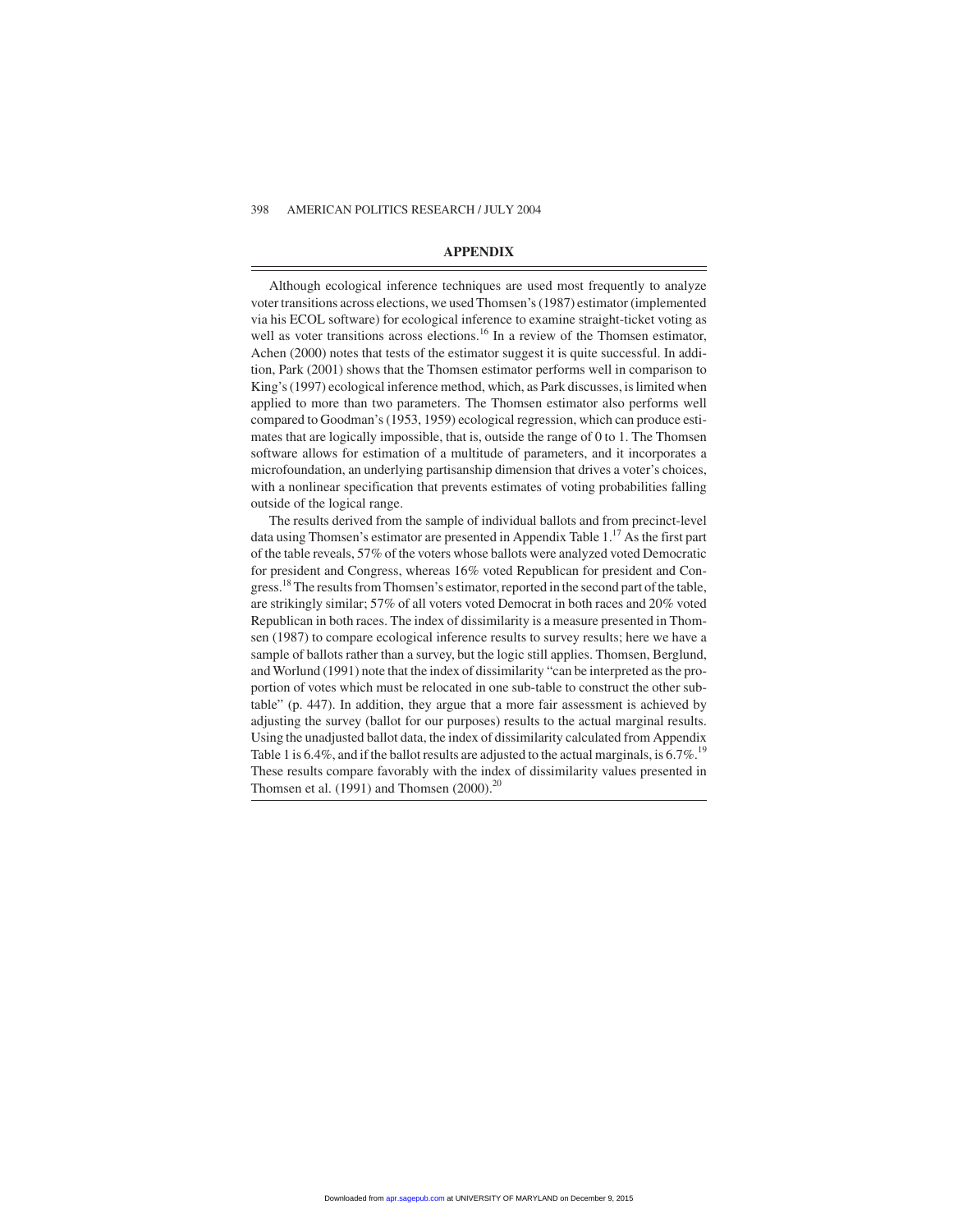|                                                                                                  | Individual Multnomah County Ballots (n = 726 Ballots) |                  |                  |                  |            |                       |
|--------------------------------------------------------------------------------------------------|-------------------------------------------------------|------------------|------------------|------------------|------------|-----------------------|
|                                                                                                  |                                                       |                  |                  | Congress         |            |                       |
| President                                                                                        | % Republican                                          | % Democrat       | % Other          | % Undervote      | % Overvote | $%$ Total             |
| Republican                                                                                       | 16.12                                                 | 7.85             | 0.83             | 0.69             | 0.14       |                       |
| Democrat                                                                                         |                                                       |                  | 3.86             | 1.38             | 0.00       | 25.62<br>0.55<br>0.28 |
| Other                                                                                            | $\frac{1.65}{0.83}$                                   | 57.16<br>3.86    | 4.55             | 0.28             | 0.00       |                       |
| Undervote                                                                                        | 0.00                                                  | $0.00\,$         | 0.00             | 0.28             | 0.00       |                       |
| Overvote                                                                                         | 0.00                                                  | 0.55             | 0.00             | 0.00             | 0.00       | 0.55                  |
| Total                                                                                            | 18.60                                                 | 69.42            | 9.23             | 2.62             | 0.14       | 100.00                |
| ECOL Estimates From Multnomah County Precinct-Level Data (n = 141 Precincts, Republican as Base) |                                                       |                  |                  |                  |            |                       |
| Republican                                                                                       | 19.5                                                  | $^{4.9}$         | $\frac{8}{1}$    | 2.6              | 0.2        | 27.9                  |
| Democrat                                                                                         | 0.6                                                   | 57.4             |                  | $1.2\,$          | 0.0        | 62.9                  |
| Other                                                                                            | 0.3                                                   | 3.7              | $3.7$<br>$3.9$   | 0.3              | 0.0        | 8.2                   |
| Undervote                                                                                        | $0.\overline{3}$                                      | $\overline{0.1}$ | $\overline{0}$ . | 0.1              | 0.0        | 0.6                   |
| Overvote                                                                                         | 0.2                                                   | $\overline{0}$   | $\overline{0}$ . | $\overline{0}$ . | 0.0        | 0.5                   |
| Total                                                                                            | 20.8                                                  | 66.1             | 8.6              | 4.3              | 0.2        | 100.0                 |

# APPENDIX TABLE 1<br>Calculations of Straight- and Split-Ticket Voting in Multnomah County in the<br>2000 General Election Using Individual Ballots and Thomsen's (1987) ECOL Estimates **2000 General Election Using Individual Ballots and Thomsen's (1987) ECOL Estimates Calculations of Straight- and Split-Ticket Voting in Multnomah County in the APPENDIX TABLE 1**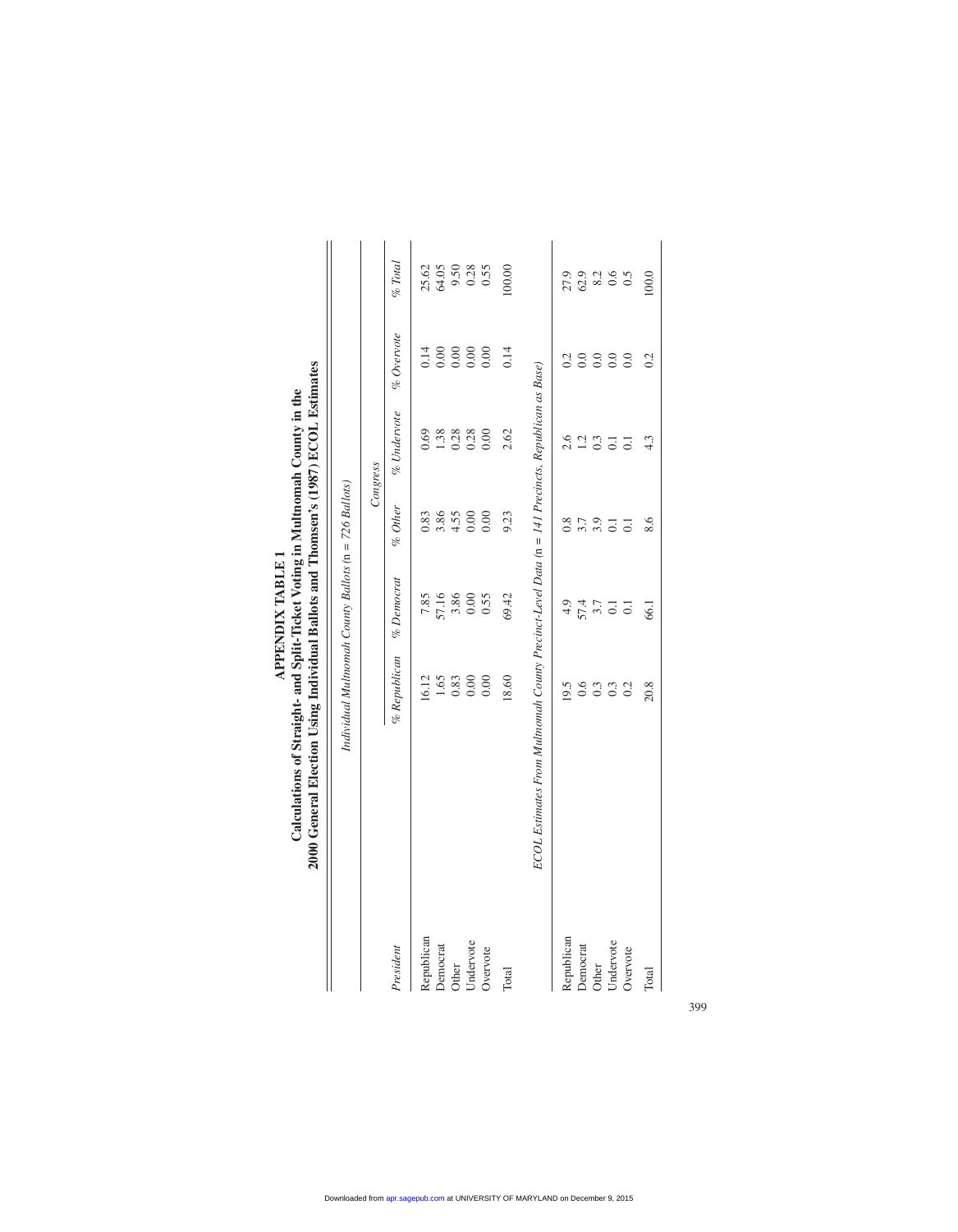### **APPENDIX TABLE 2**

# **Calculations of Straight- and Split-Ticket Voting in Multnomah County in the 2000 General Election Using Individual Ballots and Thomsen's (1987) ECOL Estimates Excluding Abstainers, Undervoters, and Overvoters**

 $=$ 

|                 | Individual Multnomah County Ballots ( $n = 702$ Ballots) |            |            |         |
|-----------------|----------------------------------------------------------|------------|------------|---------|
|                 |                                                          | Congress   |            |         |
| President       | % Republican                                             | % Democrat | $\%$ Other | % Total |
| Republican      | 16.67                                                    | 8.12       | 0.85       | 25.64   |
| <b>Democrat</b> | 1.71                                                     | 59.12      | 3.99       | 64.81   |
| Other           | 0.85                                                     | 3.99       | 4.70       | 9.54    |
| Total           | 19.23                                                    | 71.23      | 9.54       | 100.00  |

*ECOL Estimates From Multnomah County Precinct-Level Data (*n *= 141 Precincts, Republican as Base)*

| Republican | 21.0 | 6.3  | 0.9 | 28.2  |
|------------|------|------|-----|-------|
| Democrat   | 0.6  | 59.1 | 4.0 | 63.7  |
| Other      | 0.3  | 4.0  | 3.8 | 8.1   |
| Total      | 21.9 | 69.4 | 8.7 | 100.0 |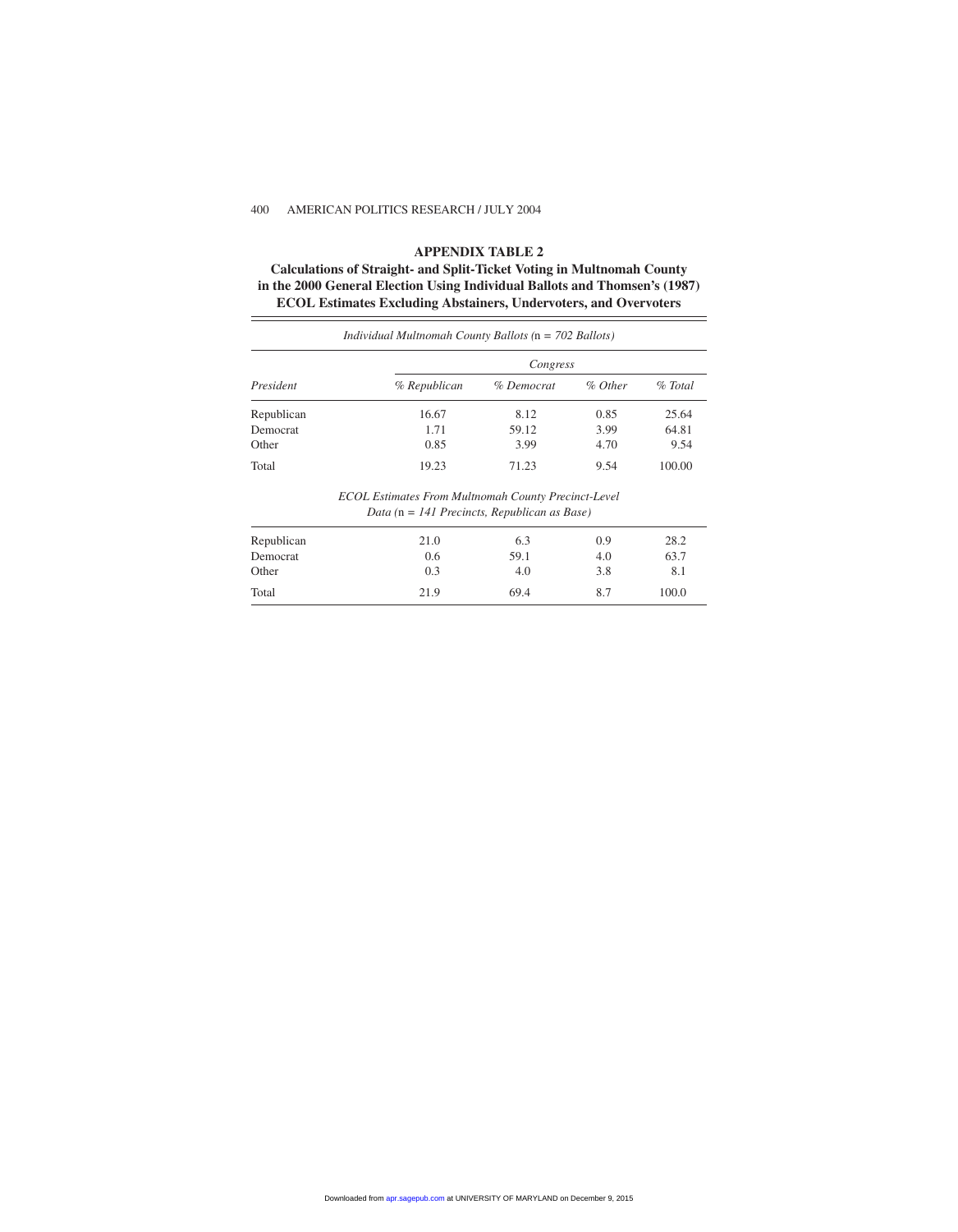|            |            | Individual Multnomah County Ballots (n = 726 Ballots) |            |                                                        | $\overline{a}$   |                     |
|------------|------------|-------------------------------------------------------|------------|--------------------------------------------------------|------------------|---------------------|
|            |            |                                                       |            | Congress                                               |                  |                     |
| President  |            |                                                       |            | % Republican % Democrat % Other % Undervote % Overvote |                  | $\%$ Total          |
| Republican | 18.2       | 7.6                                                   |            |                                                        |                  |                     |
| Democrat   |            | 54.9                                                  | 3.9        | 2.2                                                    |                  |                     |
| Other      | 0.8        | 3.1                                                   | 3.9        | 0.4                                                    | $\overline{0.0}$ | 0<br>20020<br>20030 |
| Undervote  | $_{\odot}$ | $_{0.0}$                                              | $_{\odot}$ | 0.6                                                    | $_{\rm 0.0}$     |                     |
| Overvote   | $_{0.0}$   | 0.5                                                   | 0.0        | $\overline{0.0}$                                       | $_{\rm 0.0}$     | 0.5                 |
| Total      | 20.8       | 56.1                                                  | 8.6        | 4.3                                                    | 0.2              | 100.0               |

# 2000 General Election, Individual Multnomah County Ballot Results Adjusted to the Actual Marginal Results **2000 General Election, Individual Multnomah County Ballot Results Adjusted to the Actual Marginal Results** APPENDIX TABLE 3 **APPENDIX TABLE 3**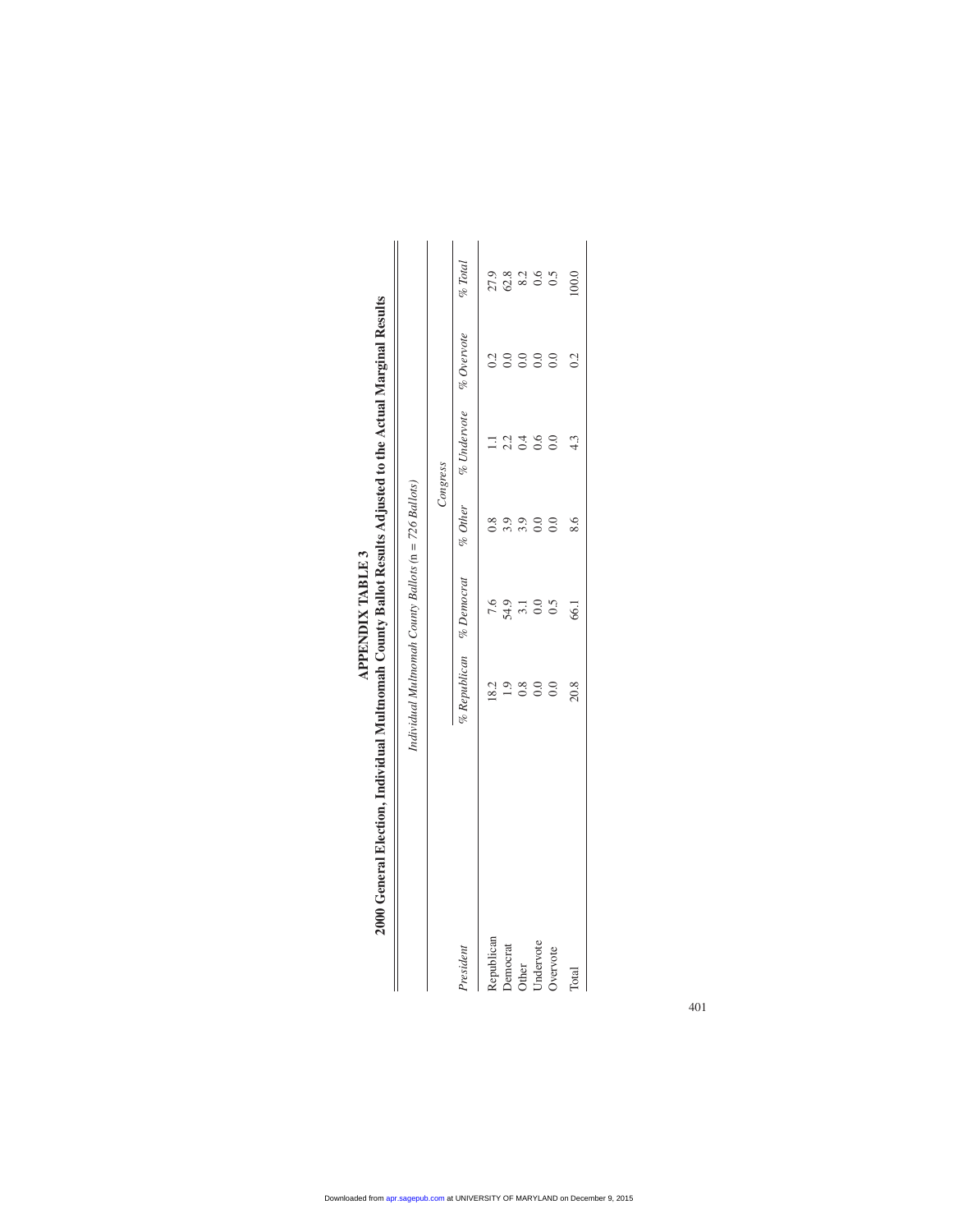### **NOTES**

1. These procedures include "early voting," whereby machines are made available for a few weeks before election day so people can vote (see Richardson & Neely, 1996; Stein, 1998; Stein & Garcia-Monet, 1997), unrestricted absentee voting that allows registrants to request an absentee ballot without having to explain why they cannot vote at the polls on election day (see Oliver, 1996), and the ability to register as a "permanent absentee voter" so ballots will be mailed to a voter's home in advance of every election day.

2. Data from individual ballots are not ordinarily available from Oregon, either at the local or state level. However, through the cooperation of Vicki Ervin, director of elections in Multnomah County, we had the opportunity to analyze individual ballots cast for the 2000 general election.

3. This information was available for a total of 2,075 "A" ballots and 2,066 "B" ballots. Due to the length of the ballots, and thus the time necessary to enter the data manually, we drew a onethird random subsample of 726 A ballots and 724 B ballots for analysis. This provided us with approximately 7 ballots for each of the 104 precincts selected. For a selection of offices and state measures, we examined information from the ballots entered and from aggregate counts from the ballots not entered against one another and against county-level data. We did not find any evidence to suggest that the subsample of ballots selected differed systematically from either those not sampled or from official county level results.

4. Using aggregate data, we examined rolloff across the ballot in a number of ways, including (a) general patterns of turnout for each office for 1992, 1996, and 2000 and (b) a correlational analysis of the relationship between turnout and ballot position for all offices in Oregon for 1992, 1996, and 2000.

5. A similar argument could be made regarding the number of undervotes that result from the conscious decision of the voter to skip a given ballot item. However, one cannot separate this type of undervote from those resulting from the failure of the equipment to read a mark made by a voter intending to vote for the ballot item in question.

6. The California Institute of Technology (Caltech)/Massachusetts Institute of Technology (MIT) (2001) study finds that residual votes accounted for 1.5% of all ballots cast in Oregon in 1996 and for 1.6% of all ballots cast in Oregon in 2000.

7. It is likely that the Caltech/MIT measure of the residual vote would fail to include these ballots. Thus, one could argue that these ballots should be excluded when using the Caltech/MIT conceptualization of the residual vote. Because these ballots fit within the definition, and because the failure to cast one's vote on time is more problematic in a voting by mail election, we include these ballots. If these 593 ballots are removed, the residual vote rate drops from 1.9% to 1.7%.

8. We aggregate the results from the first and third congressional districts, as doing so brings all the ballots under investigation.

9. Although the estimation of voter transitions across elections is the typical use of ecological inference techniques, our attention is focused on the estimation of transitions between candidates in a single election as well.

10. We also examined precinct-level results for the entire state in 2000. Given that precinct data were not available statewide for other elections, and the similarity of the results for the 2000 election, we use county-level data in our subsequent analysis.

11. The elimination of these categories is justified because there is insufficient data to provide separate estimates for the three excluded categories, the categories do not fit well with the assumptions employed by ECOL (Achen, Thomsen, personal communication, 2002), and the observed levels of undervotes and overvotes were small. Furthermore, these individuals could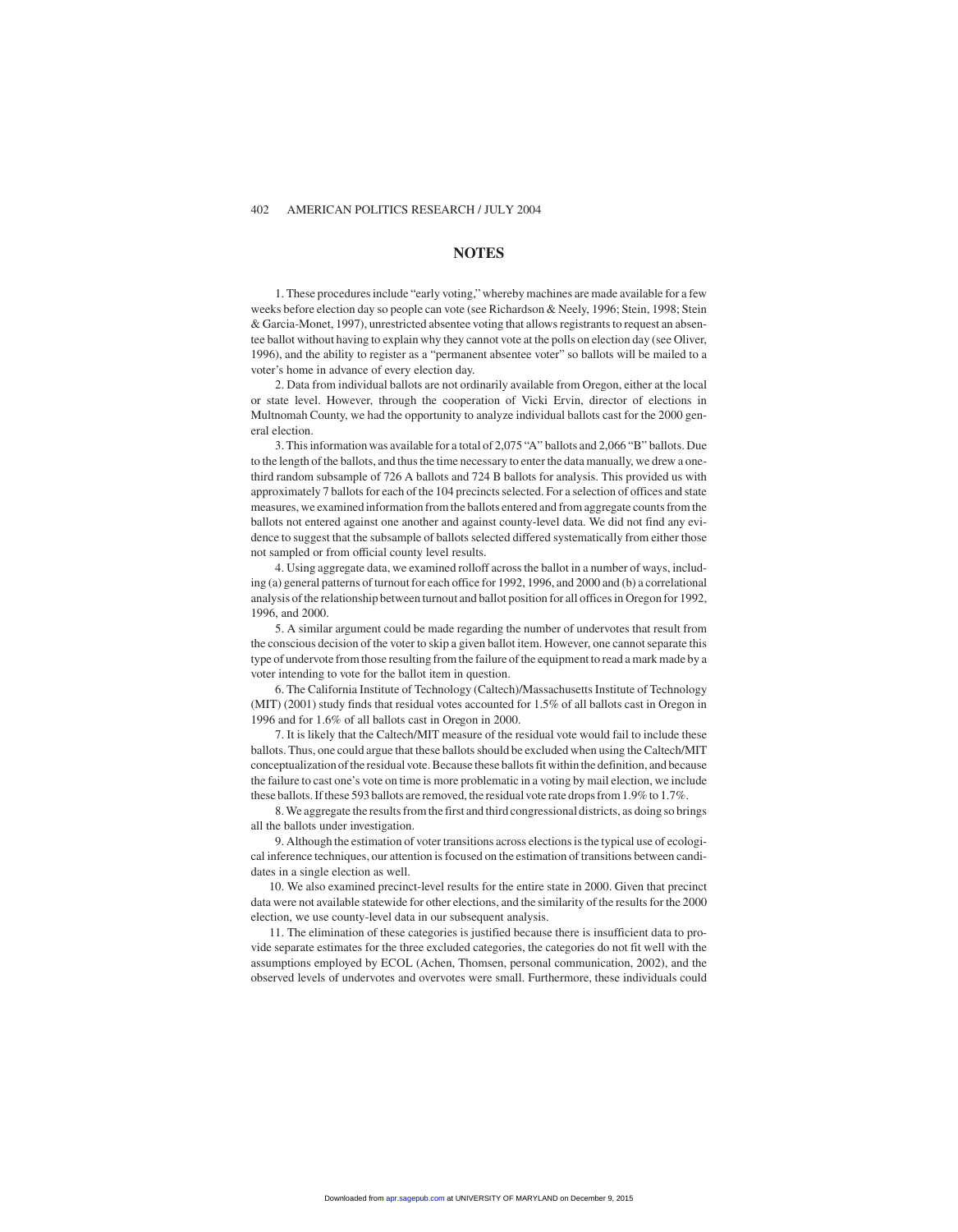not cast a straight-ticket vote by definition. As was the case with our tests of ECOL (see appendix), Republican Party support is used as the base category.

12. Oregon has produced the pamphlet since 1903 and mailed it to households since 1950. Although we do not have information regarding the extent to which the voters use the pamphlet to make their choices, it seems logical to conclude that Oregon voters are quite accustomed to having this information at their disposal.

13. There may also be a problem in that the 1992 and 1996 elections had a Senate race on the ballot whereas the 2000 election did not. In case the second-highest office on the ballot affected the results, we also examined the top two offices on each ballot across the three elections. That is, we examined the president and Senate pairs for 1992 and 1996, and the president and U.S. House of Representative pair for 2000. We found patterns similar to those found in Table 2. These results are available upon request.

14. Offices without a statewide constituency, such as those for state legislature, were aggregated.

15. Due to the similarity in the patterns across the three elections, figures for 1992 and 1996 are not presented here; they are available upon request.

16. Analysis was performed using Thomsen's ECOL software that can be downloaded from http://www.ps.au.dk/srt/Ecology.htm.

17. The comparisons were also run using only those who recorded a valid vote. The results appear in Appendix Table 2. The substantive results match those presented in Appendix Table 1; ECOL performs extremely well. The choice of a reference party is essential for estimation; we found in this analysis that the choice of party did not alter the results and therefore the substantive interpretation of the results. These results are available upon request.

18. Among those who did not cast any undervotes or overvotes, 59% voted for the Democrat in both races whereas 17% voted for the Republican in both races. See the first part of Appendix Table 2.

19. Using Democrats and Others as reference categories produces similar results; the index of dissimilarity is 8.2% unadjusted or 5.6% adjusted when Democrats are used as the base, and 9.8% unadjusted or 10.2% adjusted when Others are used as the base. Appendix Table 3 presents the adjusted ballot results.

20. Thomsen, Berglund, and Worlund (1991) report the following: For three pairs of Danish elections from 1968 to 1975, an average index of dissimilarity (DS) of 16.9% unadjusted or 12.5% adjusted; for five pairs of Swedish elections from 1970 to 1985, an average DS of 13.4% unadjusted or 12.3% adjusted; and for three pairs of Finnish elections, an average DS of 15.6% unadjusted or 8.6% adjusted. Thomsen (2000), in an examination of voter transitions in the Danish elections of 1990 and 1994, reports an adjusted DS of 12.3%.

# **REFERENCES**

- Achen, C. H. (2000). *The Thomsen estimator for ecological inference*. Unpublished manuscript, University of Michigan.
- Alvarez, R. M. (2002, February). *Ballot design options*. Paper prepared for the Workshop on Human Factors Research on Voting Machines and Ballot Designs: An Exploratory Study, University of Maryland, College Park.

Aspin, L., Hall, W. K., & Bax, J. (2000). Thirty years of judicial retention elections: An update. *The Social Science Journal*, *37*, 1-17.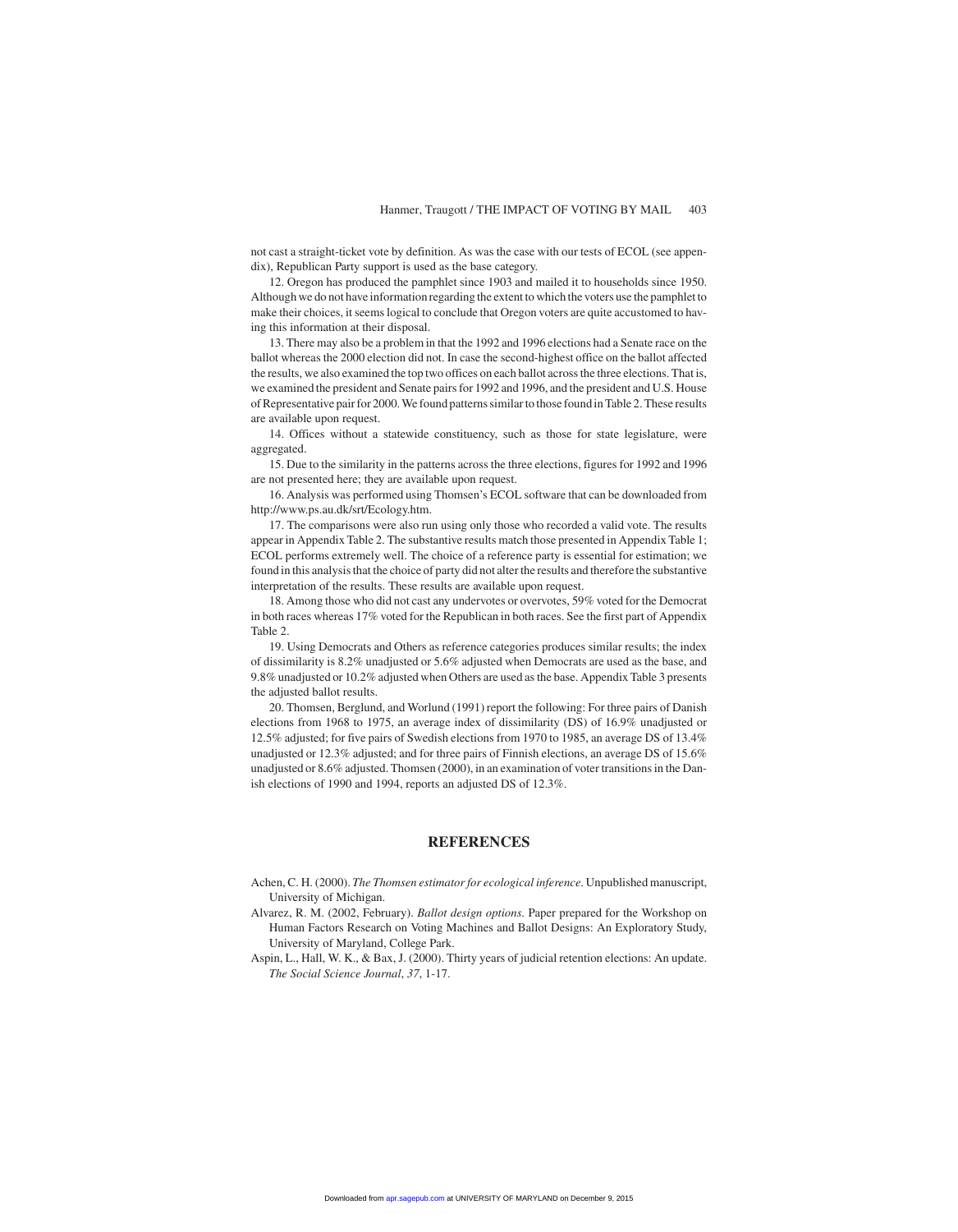- Beck, P. A., Baum, L., Clausen, A. R., & Smith, C. E., Jr. (1992). Patterns and sources of ticket splitting in subpresidential voting. *American Political Science Review*, *86*, 916-928.
- Berinsky, A. J., Burns, N., & Traugott, M. W. (2001). Who votes by mail? A dynamic model of the individual-level consequences of voting-by-mail systems. *Public Opinion Quarterly*, *65*, 178-197.
- Bullock, C. S., III, & Dunn, R. E. (1996). Election roll-off: A test of three explanations. *Urban Affairs Review*, *32*, 71-86.
- California Institute of Technology/Massachusetts Institute of Technology Voting Technology Project. (2001). *Voting: What is, what could be*. Pasadena, CA/Cambridge, MA: Authors. Downs, A. (1957). *An economic theory of democracy*. New York: Harper.
- Goodman, L. (1953). Ecological regression and the behavior of individuals.*American Sociological Review*, *18*, 663-664.
- Goodman, L. (1959). Some alternatives to ecological correlation. *American Journal of Sociology*, *64*, 610-625.
- Hall, W. K., & Aspin, L. T. (1987). The roll-off effect in judicial retention elections. *The Social Science Journal*, *24*, 415-428.
- Karp, J. A., & Banducci, S. A. (2000). Going postal: How all-mail elections influence turnout. *Political Behavior*, *22*, 223-239.
- King, G. (1997). *A solution to the ecological inference problem: Reconstructing individual behavior from aggregate data*. Princeton, NJ: Princeton University Press.
- Kelley, S., Jr., Ayres, R. E., & Bowen, W. G. (1967). Registration and voting: Putting first things first. *American Political Science Review*, *61*, 359-379.
- Magleby, D. B. (1987). Participation in mail ballot elections. *Western Political Quarterly*, *40*, 79- 91.
- Mather, G. B. (1964). *Effects of the use of voting machines on total votes cast: Iowa: 1920-1960*. Ames, IA: Institute of Public Affairs.
- Mueller, J. E. (1969). Voting on the propositions: Ballot patterns and historical trends in California. *American Political Science Review*, *63*, 1197-1212.
- Nichols, S. M., & Strizek, G. A. (1995). Electronic voting machines and ballot roll-off. *American Politics Quarterly*, *23*, 300-318.
- Oliver, J. E. (1996). Effects of eligibility restrictions and party activity on absentee voting and overall turnout. *American Journal of Political Science*, *40*, 498-513.
- Park, W.-H. (2001).*Ecological inference in a heterogeneous society: Voter transitions in Korean presidential elections 1992-1997*. Unpublished manuscript, University of Michigan, Ann Arbor.
- Richardson, L. E., & Neely, G. W. (1996). Implementationof early voting. *Spectrum*, *69*, 16-23.
- Rusk, J. G. (1970). The effects of the Australian ballot reform on split ticket voting: 1876-1908. *American Political Science Review*, *64*, 1220-1238.
- Southwell, P. L., & Burchett, J. I. (2000a). Does changing the rules change the players? The effect of all-mail elections on the composition of the electorate. *Social Science Quarterly*, *81*, 837-845.
- Southwell, P. L., & Burchett, J. I. (2000b). The effect of all-mail elections on voter turnout.*American Politics Quarterly*, *28*, 72-79.
- Stein, R. M. (1998). Early voting. *Public Opinion Quarterly*, *62*, 57-69.
- Stein, R. M., & Garcia-Monet, P. A. (1997). Voting early, but not often. *Social Science Quarterly*, *78*, 657-671.
- Thomsen, S. R. (1987). *Danish elections 1920-79: A logit approach to ecological analysis and inference*. Aarhus, Denmark: Politica.